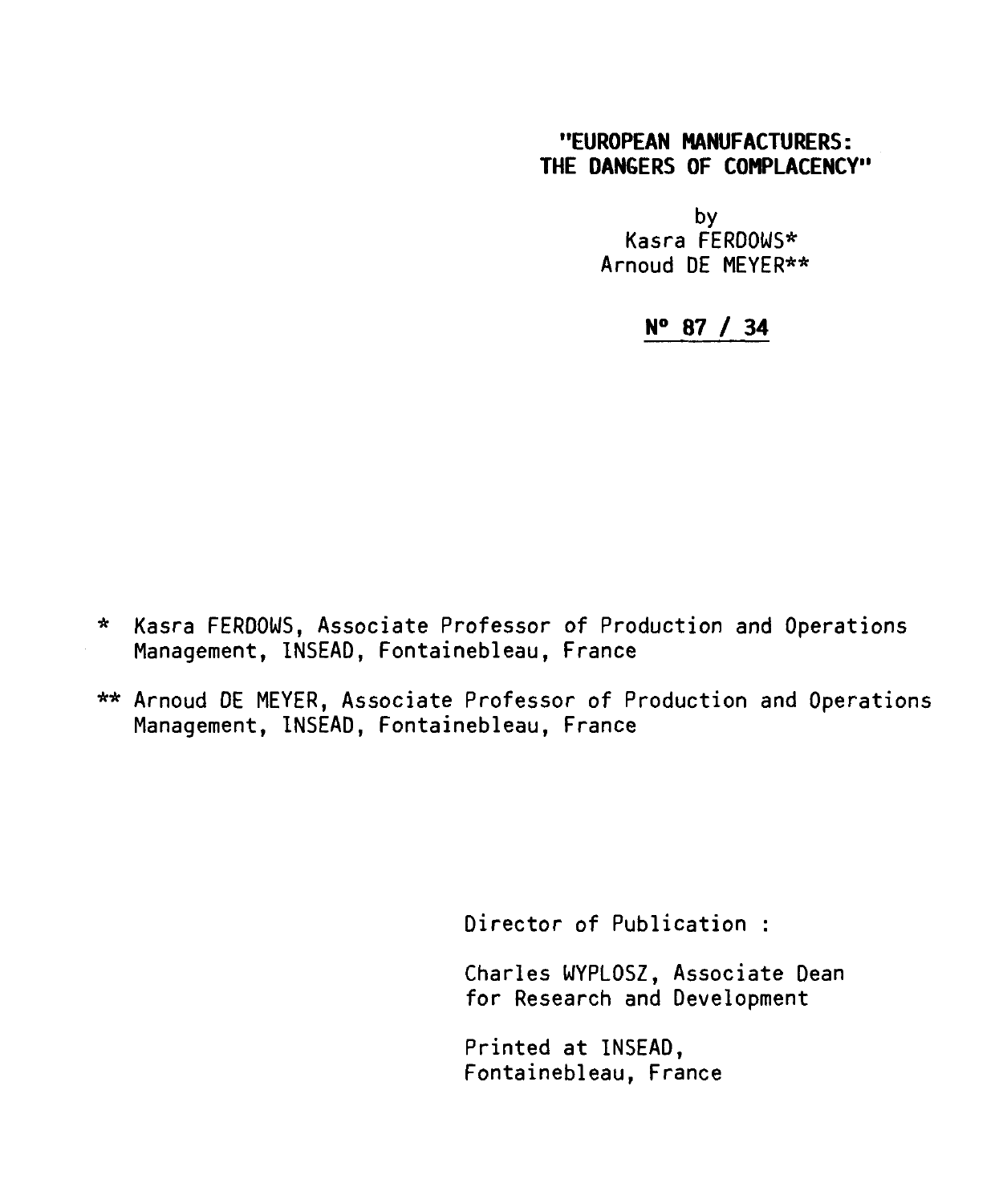## **EUROPEAN MANUFACTURERS: THE DANGERS OF COMPLACENCY**

by

Kasra FERDOWS

and

Arnoud DE MEYER

European Institute of Business Administration (INSEAD) Fontainebleau, France

October 1987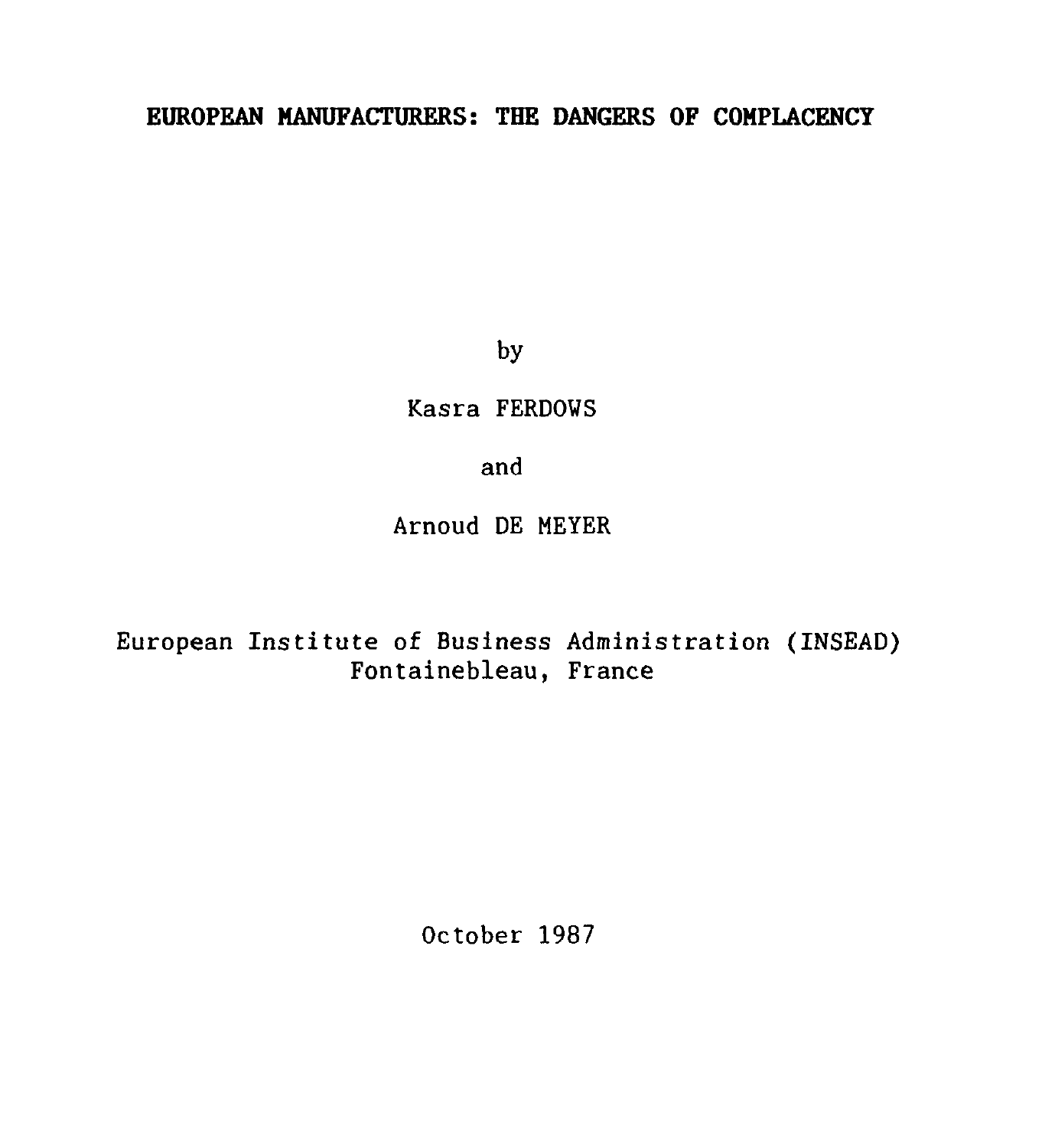### **ABSTRACT**

#### **EUROPEAN MANUFACTURERS: THE DANGERS OF COMPLACENCY**

### Kasra FERDOWS and Arnoud DE MEYER

Recent trends in the activities of a sample of European manufacturers are analysed in this paper. The data have been collected through annual surveys in the last five years, and in particular, the results of the 1987 survey (222 responses received in the first trimester of 1987) have been analysed in more depth.

The priorities set for the development of various types of capabilities in manufacturing (related to quality, delivery, flexibility, cost, etc.), and the specific programmes under implementation for improvement of manufacturing performance which are receiving highest attention are described. Through correlation analyses, statisically significant associations between specific improvement programmes and profitability and growth are also established.

The picture that emerges is one which shows the typical large European manufacturer (as judged from this sample) showing more confidence than in previous years. This manufacturer, after being shaken up by a recurring profitability crisis and the discovery of low-price high-quality competitive products in the early 1980's, believes that he has restructured his manufacturing and is closing the gap in quality. However, there is a danger of becoming complacent at the expense of not preparing for the next competitive battle driven by manufacturing flexibility.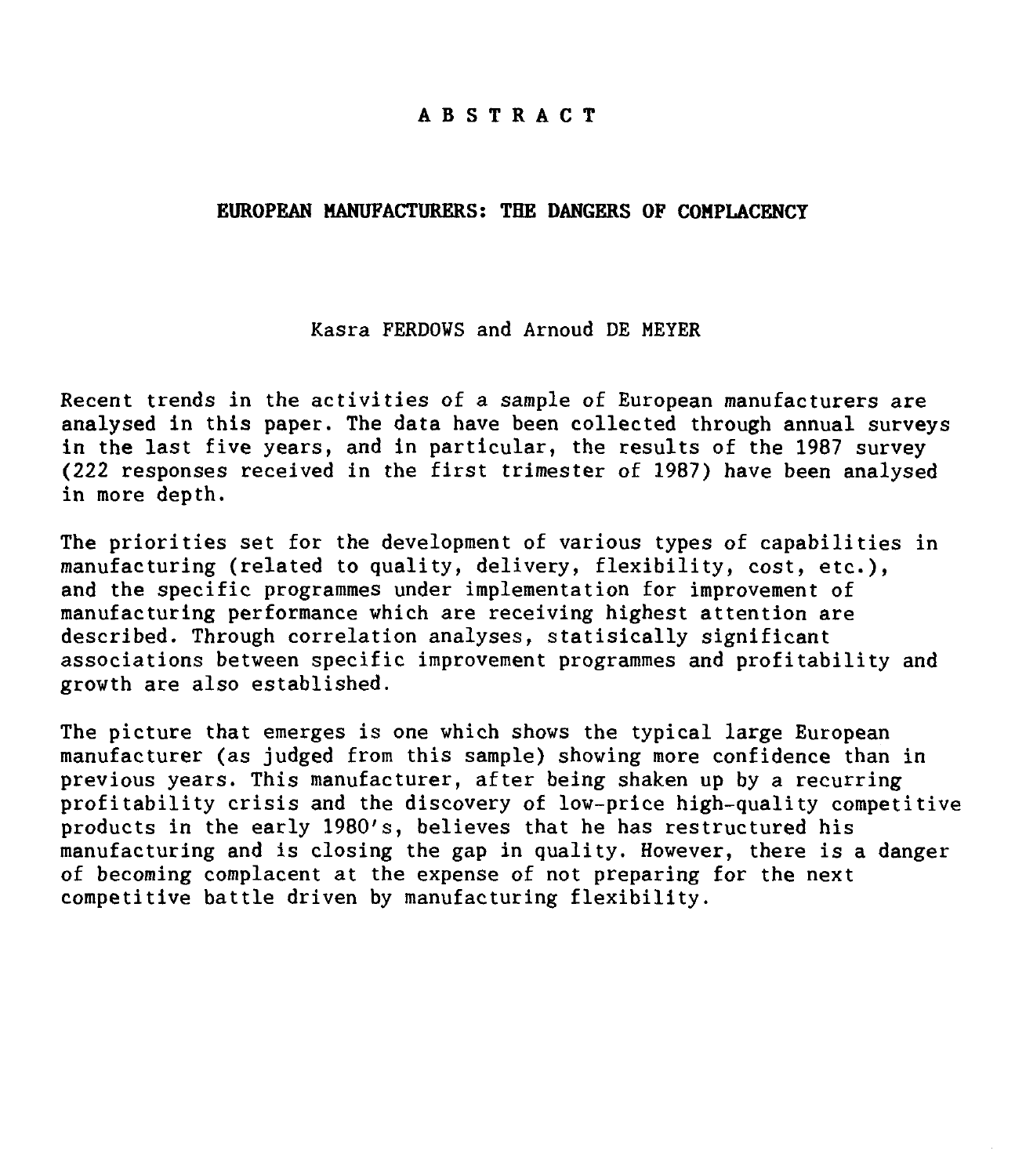Kasra FERDOWS Arnoud DE MEYER

### INSEAD

Management of manufacturing has received considerable attention in recent years. Most of the attention, however, has focused on the Japanese and American practices; the European manufacturing practices have been, relatively, understudied. Given the share of (western) Europe in world economy, this is an oversight. Europe has had a long history as a manufacturing power and still is a major competitor in the global manufacturing trade.

While manufacturing practices in a few European countries--notably Germany, United Kingdom, and Sweden--have been studied in more depth, there are very few research efforts which focus on Europe as a whole. We started a major research project five years ago to learn about the management of manufacturing in a sample of large companies spread in 14 European countries. The sample has varied between 150 and 220 manufacturers from year to year. With five years of observations (1983-87), it is now possible to discern and monitor trends. Basing our analysis on these data, our purpose in this article is to assess the manufacturing practices of the large European companies, and to suggest the implications of these practices for competitive capabilities.

### **THE DATA**

The data for this research has been collected through annual surveys. Since 1983, we have sent a questionnaire to about 1000 large manufacturers in 14 European countries; the response rate has varied between 15 and 28 percent. The purpose of these on-going surveys--which we call "European Manufacturing Surveys"--is to build a data base on manufacturing management practices in Europe. Similar surveys have also been adminstered by our research collaborators in North America and Japan $^1\cdot$  Therefore, not-only-can-the-European results be directly compared with those in North America and Japan, but together, these projects provide a rich data base for both scholars and executives worldwide to explore a variety of research questions.

<sup>1.</sup> The American Manufacturing Futures Surveys are carried out by a research team at Boston University, where Professor J.G. Miller started the Manufacturing Futures project in 1982. The Japanese Manufacturing Futures Surveys are carried out by a research team at Waseda University under the direction of Professor Jinichiro Nakane. Both the Japanese and the European Surveys started in 1983.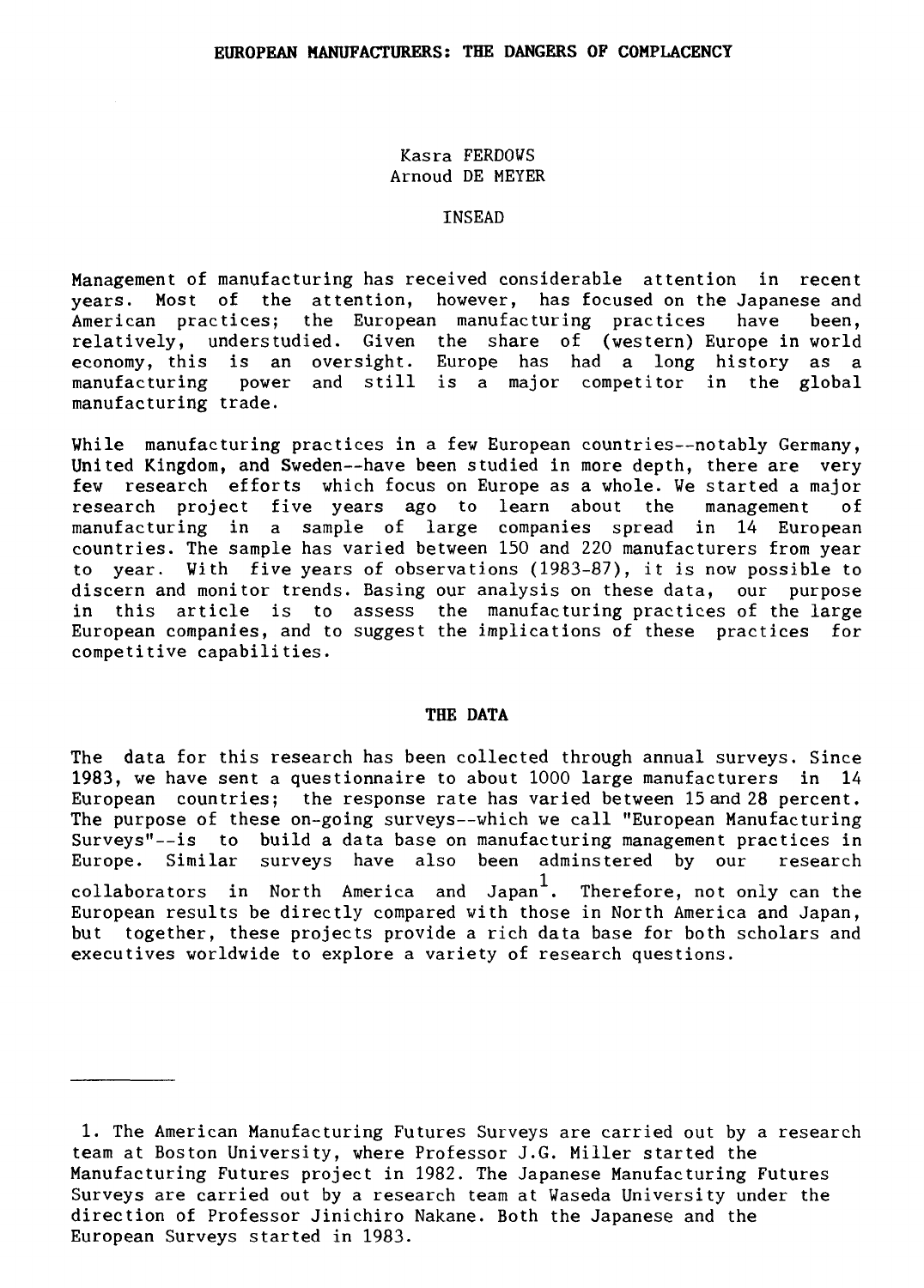Our focus in this paper is on Europe, and more specifically on the most recent developments in manufacturing manangement there. The relevant data, therefore, are those collected in our 1987 Survey.

### **The Sample**

The questionnaires were mailed at end of 1986 to about eight hundred senior manufacturing managers in large manufacturing companies in fourteen European countries. The list was compiled from various directories in these countries. Two hundred and twenty-two valid responses were received during the first trimester of 1987 (28% response rate). Table 1 shows the distribution of the sample per country; Table 2 shows their distribution according to their primary products.

Although the sample is not representative for the European industry, it is not biased either towards a particular industry or country. Furthermore, there are no significant differences in the mix of industries represented by respondents from various countries.

The questionnaire contained over 300 questions about the company and/or one of its business units. The questions asked for data on the structure and environment of manufacturing in the business unit and the current managerial practices and plans in this function. For the latter, most of the questions asked the respondents to indicate on a seven-point Likert scale the degree of emphasis or importance of specific action plans, improvement programmes, performance objectives, competitive priorities, managerial concerns, and the like.

### **Respondents Profile**

The respondents were mostly senior managers in manufacturing. The typical

(median<sup>2</sup> ) respondent was from a business unit with sales of 127 million ECU's (or  $\frac{136}{136}$  million at exchange rate on  $1/1/87$ ), belonging to a company with sales of 727 million ECU's. The business unit's profit was 5 % of sales last year, and its sales (in physical units) had grown by 7 %. It spent 3 % of its sales on research and development. The market share for its primary product was estimated to be larger than that of its main competitor. Its investments in new plants and equipment during the last fiscal year was 5 million ECU's, and about 400 direct and 200 indirect workers were employed in its manufacturing.

<sup>2.</sup> We have used the median answers to describe the characteristics of the "typical" respondent.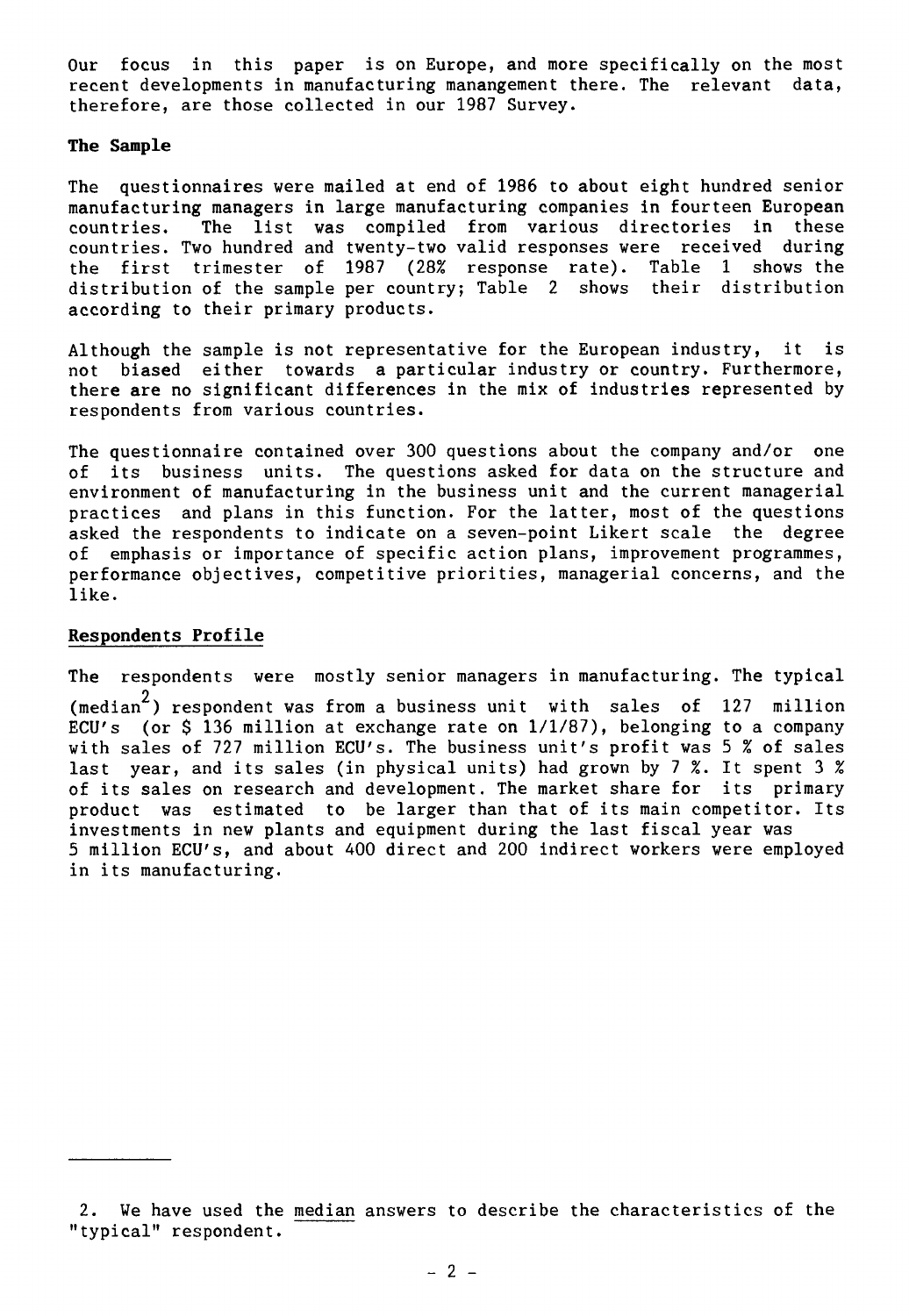| TABLE 1 : Distribution of responses by country |     | %            |
|------------------------------------------------|-----|--------------|
| Austria                                        | 4   | 2            |
| Belgium                                        | 22  | 10           |
| Denmark                                        | 28  | 13           |
| United Kingdom                                 | 39  | 18           |
| Finland                                        | 8   | 4            |
| France                                         | 26  | 12           |
| Federal Republic of Germany                    | 41  | 19           |
| Holland                                        | 14  | 6            |
| Ireland                                        | 5   | 2            |
| Italy                                          | 13  | 6            |
| Norway                                         | 1   | $\mathbf{1}$ |
| Spain                                          | 7   | 3            |
| Switzerland                                    | 7   | 3            |
| Sweden                                         | 7   | 3            |
| TOTAL                                          | 222 | 100          |

| TABLE 2 : Distribution of the responses by<br>customer/market focus |     | %   |
|---------------------------------------------------------------------|-----|-----|
| Consumer durables                                                   | 44  | 20  |
| Consumer non-durables                                               | 47  | 21  |
| Industrial capital goods                                            | 58  | 26  |
| Raw or semi-finished materials                                      | 21  | 10  |
| Components for finished goods                                       | 29  | 13  |
| Industrial supplies/consumables                                     | 12  | 5   |
| Others                                                              | 11  | 5   |
|                                                                     |     |     |
| TOTAL                                                               | 222 | 100 |

٦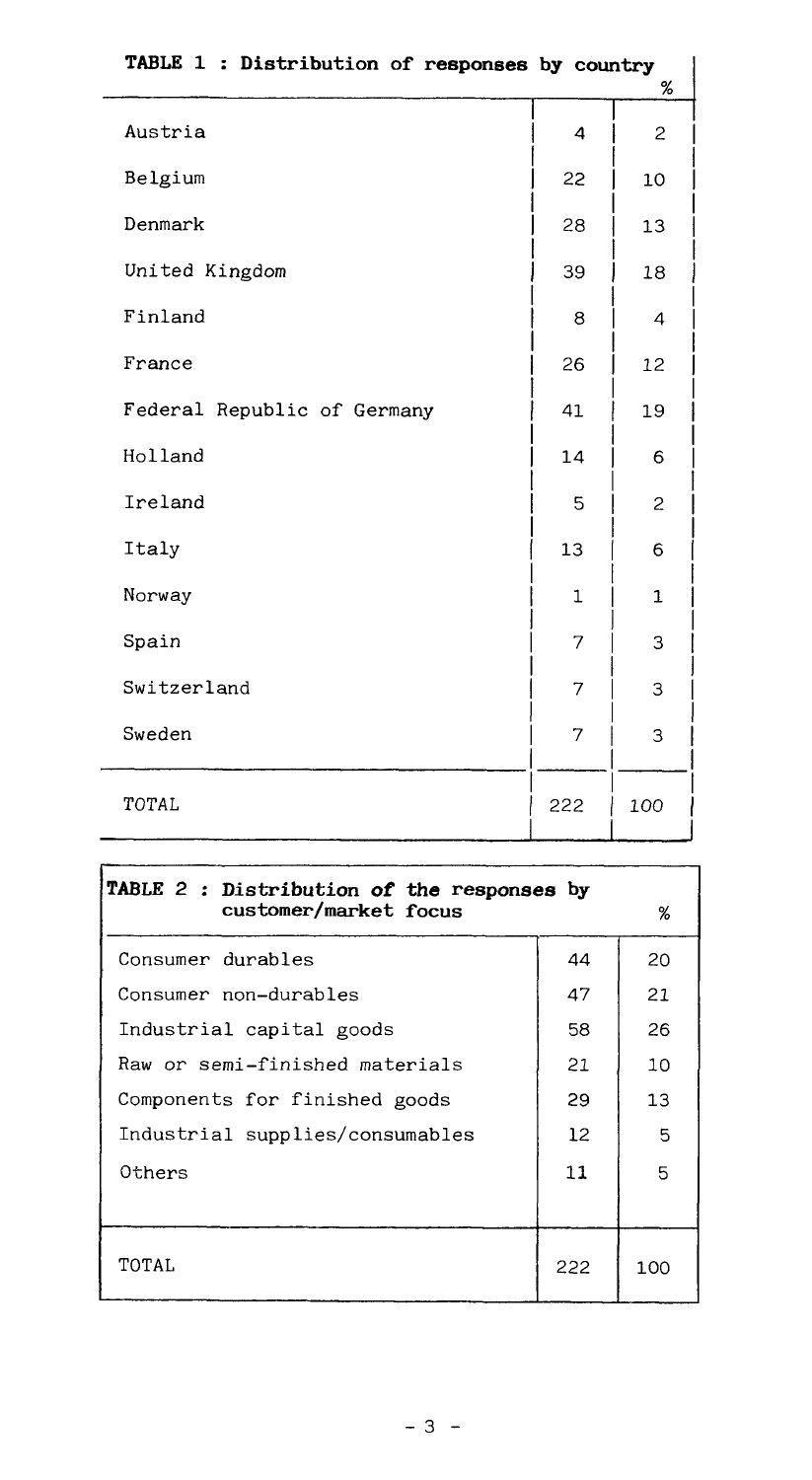On the average (not to be confused with the median), the manufacturing costs as a percentage of sales of the business unit was 57 %, although it varied considerably among the respondents. The components of the manufacturing costs are shown in Table 3.

| a)             | Material                            |                 | 53%  |
|----------------|-------------------------------------|-----------------|------|
| b)             | Direct Labour                       |                 | 17%  |
| c)             | Energy                              |                 | 5%   |
| $\mathbf{d}$ ) | Manufacturing Overhead<br>of which: |                 | 25%  |
|                | Indirect salaries, wages, fringes   | 48              |      |
|                | Depreciation & facilities expense   | 23              |      |
|                | Corporate allocations               | 14              |      |
|                | Other                               | 13              |      |
|                |                                     | $\frac{100}{8}$ | 100% |
|                |                                     |                 |      |

## **Table 3 : Cost Structure of Average Respondent**

Aside from the statistics, examination of the total list gives a clear impression that the responding companies were in fact generally large manufacturers and important players in their respective markets. Many of the famous international companies with large manufacturing operations in Europe could be found in the sample.

With the characteristics of the sample thus defined, we now turn to the analysis of the 1987 results. First, we describe the foci of activities of the total sample; second, we examine the relationship between some of these activities and the profitability and growth of the business unit.

## **FOCI OF ACTIVITIES OF EUROPEAN MANUFACTURERS**

How are the manufacturers in our sample coping with and preparing for future competition? Most of the questionnaire was aimed at finding an answer to this question. The starting point was to examine the importance of various competitive priorities which had a direct influence on manufacturing capabilities.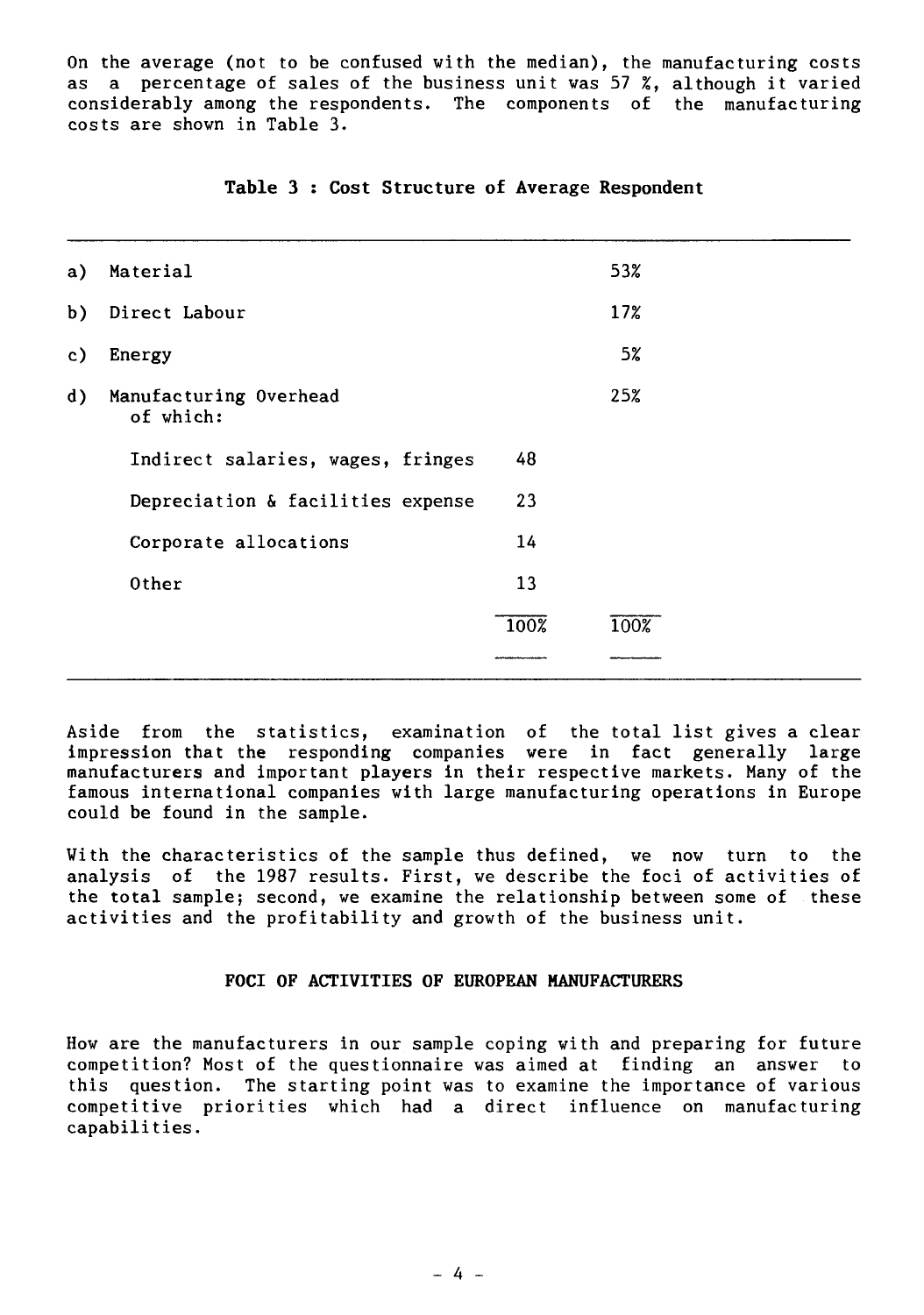### **Competitive Manufacturing Capabilities**

**The** respondents were asked to indicate the relative importance of nine specific capabilities for competing in the next five years (i.e., through 1992). Table 4 shows the ranking of the responses.

# **Table 4: Relative Importance of Competitive Capabilities**  Five-year Horizon as of 1987

| Rank | Capability                                             |
|------|--------------------------------------------------------|
| 1.   | Offer consistent reliable quality (Conformance)        |
| 2.   | Make dependable delivery promises (Delivery)           |
| 2.   | Provide high performance products (Performance)        |
| 4.   | Provide fast delivery (Speed)                          |
| 5.   | Change production plans quickly (Plan)                 |
| 5.   | Introduce new products/design changes quickly (Design) |
| 5.   | Offer low prices (Cost)                                |
| 8.   | Offer a broad product line (Breadth)                   |
| 8.   | Make rapid volume change (Volume)                      |

Notes:

- a) Similar ranks reflect lack of significant difference on the basis of a Wilcoxon matched pairs signed rank test at 5 % level. Number 1 indicates highest importance.
- b) The words in parentheses are used to indicate these capabilities in graphs and tables that follow.

The ranking of these capabilities has been remarkably stable in the last five years. In 1987 we added two new items to this list (Plan and Breadth) and dropped one (Providing after-sales service). Therefore, the results are not directly comparable. Nevertheless, as Table 5 shows, Conformance to quality standards has been consistently on the top of the list, followed by Delivery, Performance, and Speed; flexibility related capabilities--Design, Volume--have generally been on the bottom of the list, with Cost in the middle.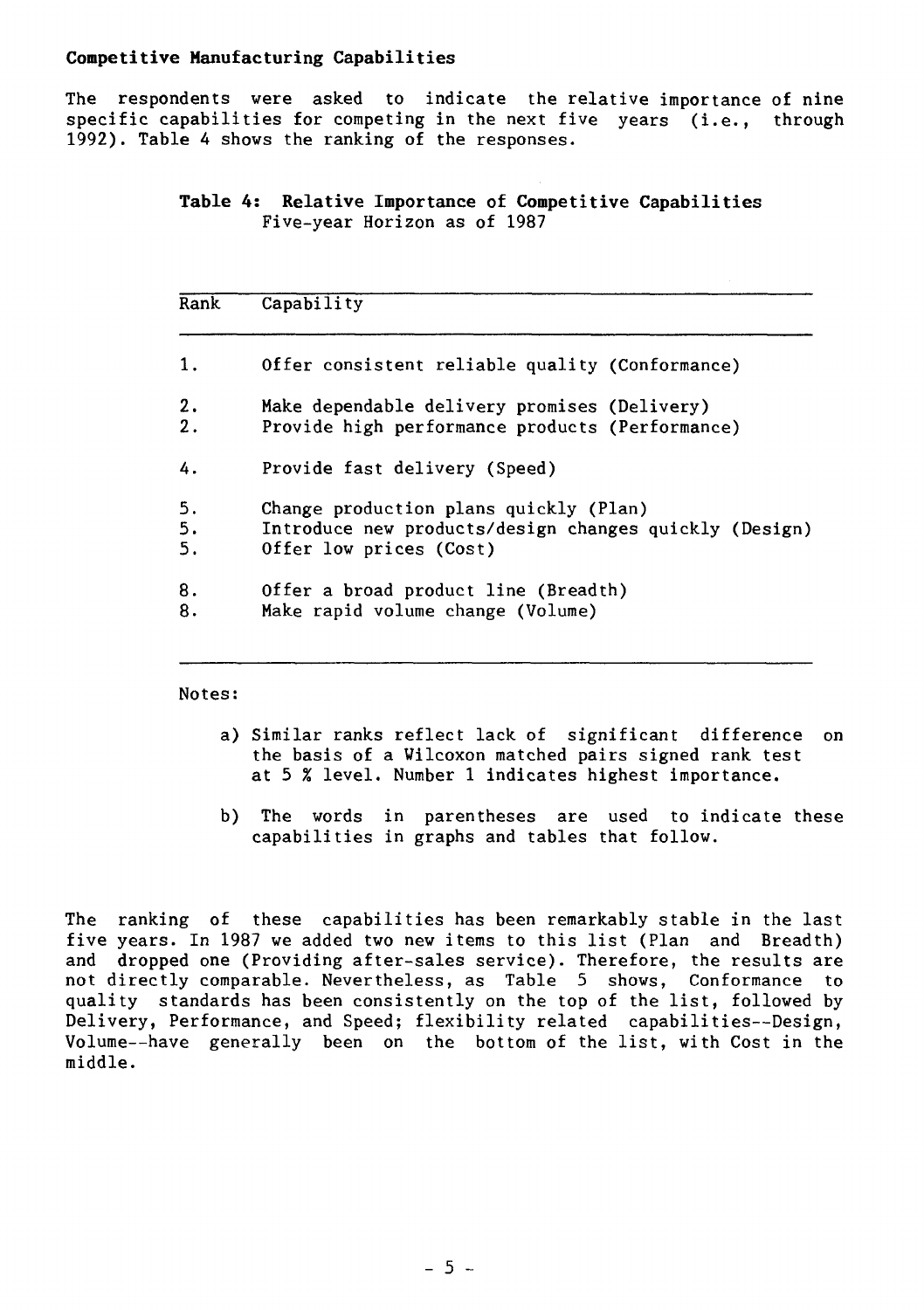| <b>CAPABILITY</b>                  | 1986 | 1985 | 1984 | 1983 |
|------------------------------------|------|------|------|------|
| Consistent quality (Conformance) 2 |      | 1    | 1    |      |
| High performance (Performance)     | 2    | 2    | 2    | 1    |
| On-time delivery (Delivery)        | 3    | 3    | 3    | 3    |
| Low price (Cost)                   | 4    | 4    | 4    | 4    |
| Fast deliveries (Speed)            | 5    | 5    | 5    | 6    |
| Rapid design changes (Design)      | 6    | 5    | 5    | 5    |
| After-sale service (Service)       | 7    | 7    | 7    | 7    |
| Rapid volume changes (Volume)      | 8    | 8    | 8    | 8    |

## **Table 5: Relative Importance of Competitive Capablities**  Ranks in 1983-86

Moreover, there is a remarkable similarity between the rankings of the competitive capabilities between the Europeans and Americans during these five years, but not with the Japanese. The Japanese consistently put Price on the top of the list followed by Design [1], [2]. One explanation offered for this has been that the Japanese have been aiming at beyond the capability to produce to high quality standards (Conformance) and have reliable deliveries (Delivery): They are now working on improving the flexibility of their manufacturing systems. The Europeans and the Americans, on the other band, have been aiming at narrowing the gap in their performance related to quality and delivery [3]. In other words, the Japanese are driven more by external competitive mandates, and the Europeans and the Americans by perceived internal deficiencies.

This is an important proposition, since it implies that the Europeans and the Americans are trying to catch up with the Japanese. We added a new question in the 1987 survey to look into this proposition. The question was aimed at obtaining a clearer picture of the perceived gaps between current manufacturing capabilities and their desired levels. Results are shown in Table 6.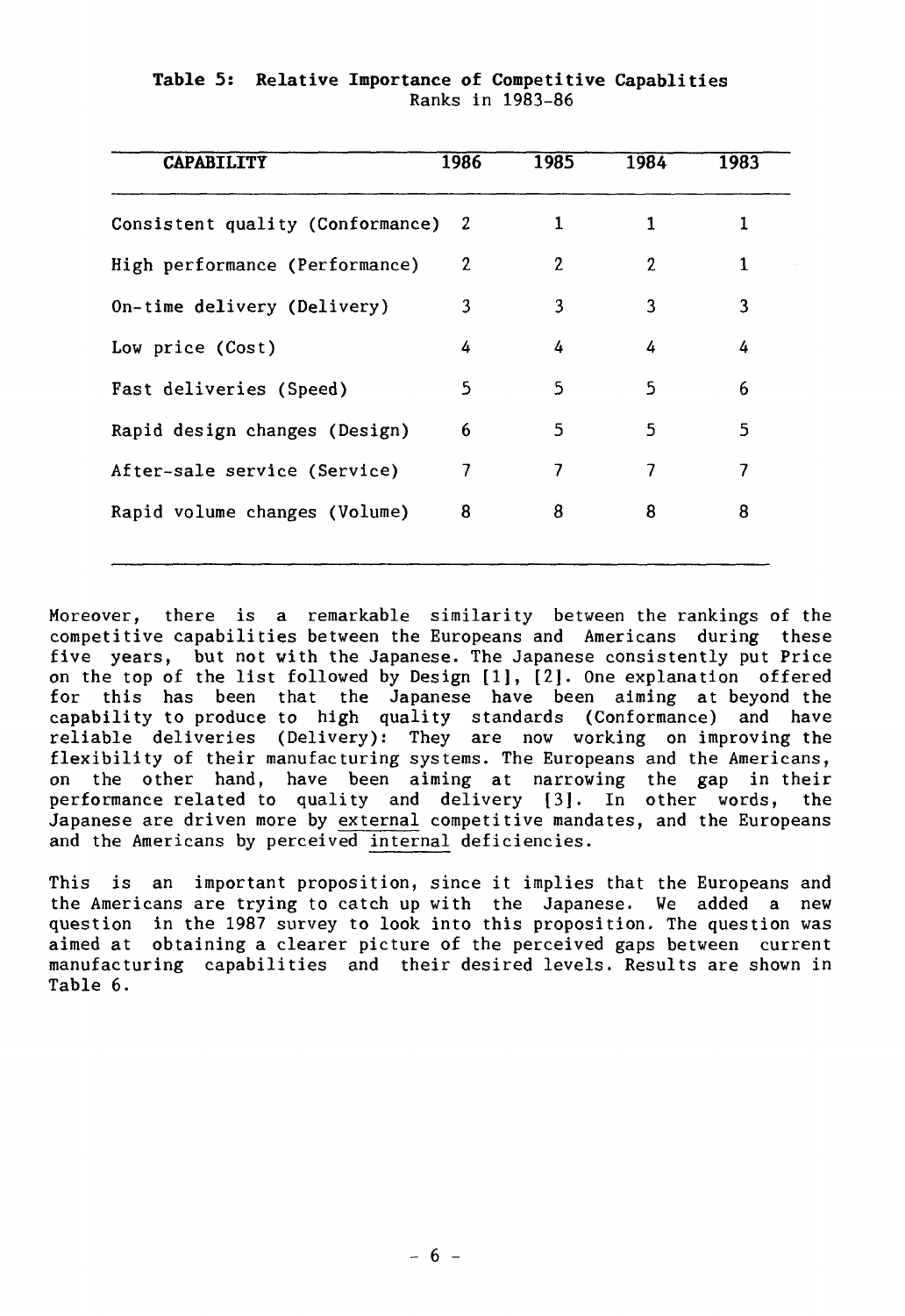## Degree of Importance

1. Introduce new products/design changes quickly (Design) 1. Offer low prices (Cost) 3. Make rapid volume change (Volume) 3. Change production plans quickly (Plan) 5. Provide fast delivery (Speed) 5. Make dependable delivery promises (Delivery) 7. Offer consistent reliable quality (Conformance) 8. Provide high performance products (Performance)<br>8. Offer a broad product line (Breadth) Offer a broad product line (Breadth)

Looking at Table 4 and 6 together, one can see that, at least in 1987, the critical importance put on Conformance has more to do with its perceived external importance and less with the internal gap in capability. The same is true for Performance and Breadth. In other words, in terms of these capabilities, the European manufacturers consider themselves in a relatively good position: they are best at the capabilities which count most. It is in the relatively less important capabilities that they perceive a larger gap.

Whether this is due to a happy historical accident, result of hard work in the last few years, deliberate strategic exploitation of internal capabilities, or possibly complacency or arrogance, it is difficult to tell. But whatever the cause, the notion that the European manufacturers are putting highest priority on their perceived competitive weakness can not be supported by this data. If one may simplify, either they do not expect to be attacked in their relatively softer spots or they believe that a more effective way to compete is to enhance their current strengths.

Where the European manufacturers are seeing the largest gap in their capabilties are in offering low prices (Cost) and ability to change product design rapidly (Design). These happen to be the very two capabilities which<br>the Japanese consistently in the last four years have put as their most the Japanese consistently in the last four years have put as their important competitive capabilities. Does this mean that, in relative terms, the Japanese are basing their strategies more on "niche" capabilities--in this case low cost flexibility in manufacturing--hence not going on a headon collision course with the Europeans? Or is it that the Europeans are just becoming aware of an important strategic gap in manufacturing capability- one which the Japanese saw as an opportunity a few years earlier, and as they did with their superior quality and delivery capabilities in manufacturing, they plan to use it for gaining competitive advantage in future?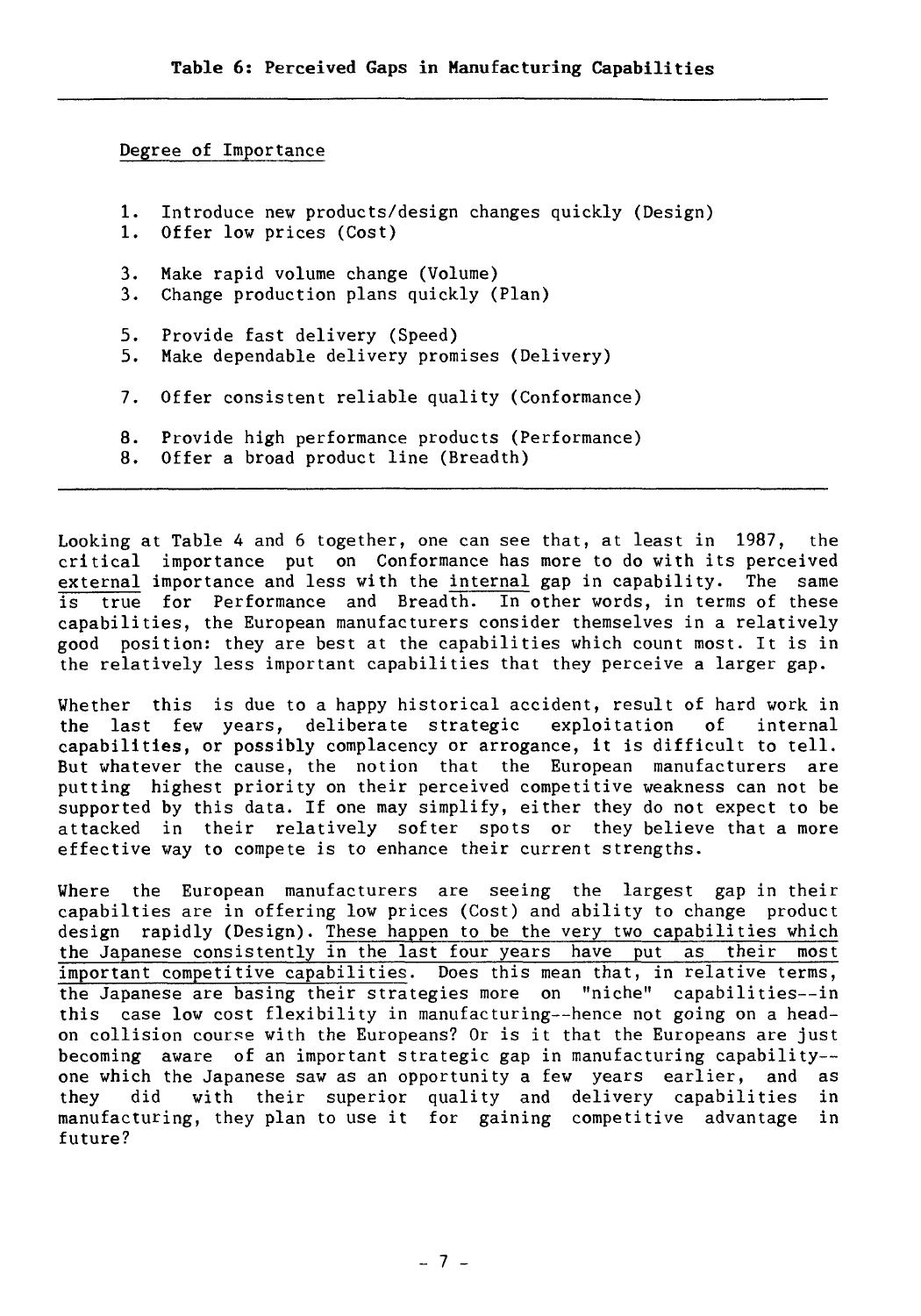Like most other observers, we subscribe to the second scenario [3], [4]. This scenario calls for more urgent attention to a reexamination of strategic priorities for development of the manufacturing capabilities that the Europeans are setting for themselves. We shall return to this point in the conclusion of this paper.

### **Improvement Programmes**

As in the previous years, the respondents were offered a list of 37 possible action programmes in manufacturing management and were asked to indicate (again on a seven-point scale) the degree of emphasis which they placed on each during the previous year and the degree of emphasis which they were placing in their plans for the next two years. The list was certainly not exhaustive (and of course the respondents could add more), but it did reflect five years of refinement by researchers and respondents of Manufacturing Futures Surveys in North America, Japan, and Europe.

In Table 7 the list of manufacturing improvement programmes is shown in the order of their average scores in the 1987 sample. Generally, the statistical significance of the difference in the rankings between two contiguous entries are rather small, but increases rapidly with more distance between them.

One way to summarise the contents of this table is to look at the pattern of various programmes which have been receiving greater attention. This can be done through statistical techniques or by simple observation. We have opted for the latter in this report, leaving the former for a different paper [5], but both yield similar general conclusions.

From the list of the action programmes during the past year, one may make the following observations:

- \* Management of quality has received high attention: Programmes for "Zero Defects", vendor quality, statistical quality control are fairly high on the list.
- \* There is a new look at the manufacturing process itself: With a view to reducing the production lead time, develop new process for new products, and improving the capability for introduction of new products.
- \* Which extends to reorganisation of manufacturing and clarification of the manufacturing strategy: Both have been emphasised last year.
- \* Motivation and training of the workforce continue to receive high attention: Supervisory training and direct labour motivation programmes are high on the list.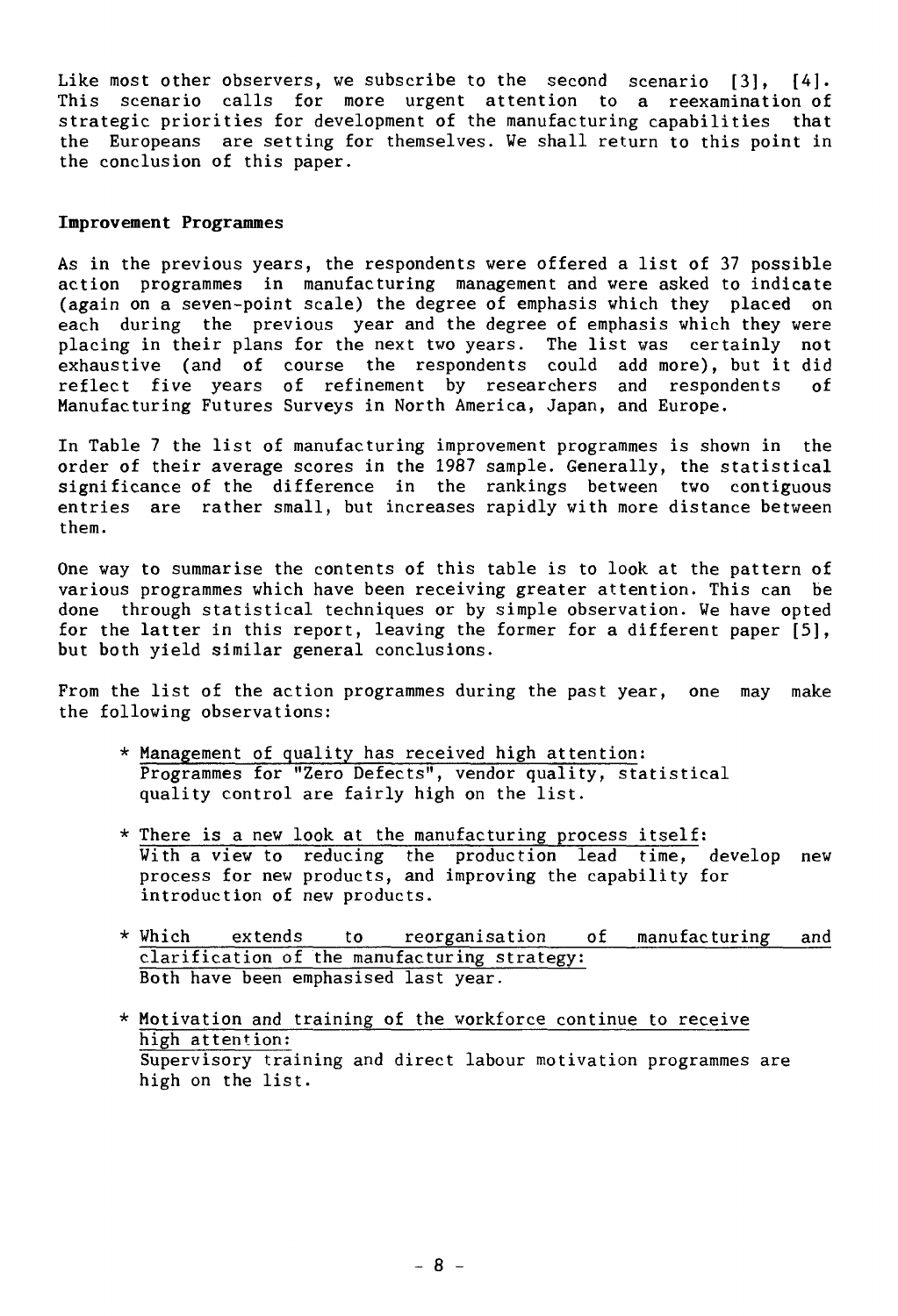## **TABLE 7 : Manufacturing Improvement Programmes 1987 Ranks**

Last year **Plans** for next two years

Worker safety Manufacture lead-time reduction Production/inventory control systems Zero defects Supervisor training Manufacturing reorganisation Develop new processes for new products Vendor quality Improve capab. for new product intro. Direct labour motivation Integrating mfg information systems Define a manufacturing strategy Statistical quality control Preventive maintenance Integr. info systems across functions Change management/labour relations Reduce the size of the workforce Reduce set-up time Vendor lead-time reduction Develop new processes for old products Automating jobs Just-in-time Give workers a broader range of tasks Computer-aided manufacturing Capacity expansion Group technology Computer-aided design Quality circles Value analysis/product redesign Recondition physical plants Narrow product lines/standardisation Give workers more planning respons. Flexible manufacturing systems Introducing robots Reduce size of the manufact. units Plant relocation Closing plants

Zero defects Improve capab. for new product inbro Production/inventory control systems Vendor quality Integrating mfg information systems Direct labour motivation Integr. info systems across functions Manufacture lead-time reduction Develop new process for new products Supervisor training Just-in-time Statistical quality control Define a manufacturing strategy Worker safety Computer-aided manufacturing Capacity expansion Manufacturing reorganisation Preventive maintenance Automating jobs Vendor lead-time reduction Reduce the size of the workforce Computer-aided design Give workers a broader range of tasks Value analysis/product redesign Changing management/labour relations Develop new process for old products Quality circles Flexible manufacturing systems Narrow product lines/ standardisation Group technology Give workers more planning responsability Reconditioning physical plants Capacity expansion Introducing robots Reduce size of the manufact. units Plant relocation Closing plants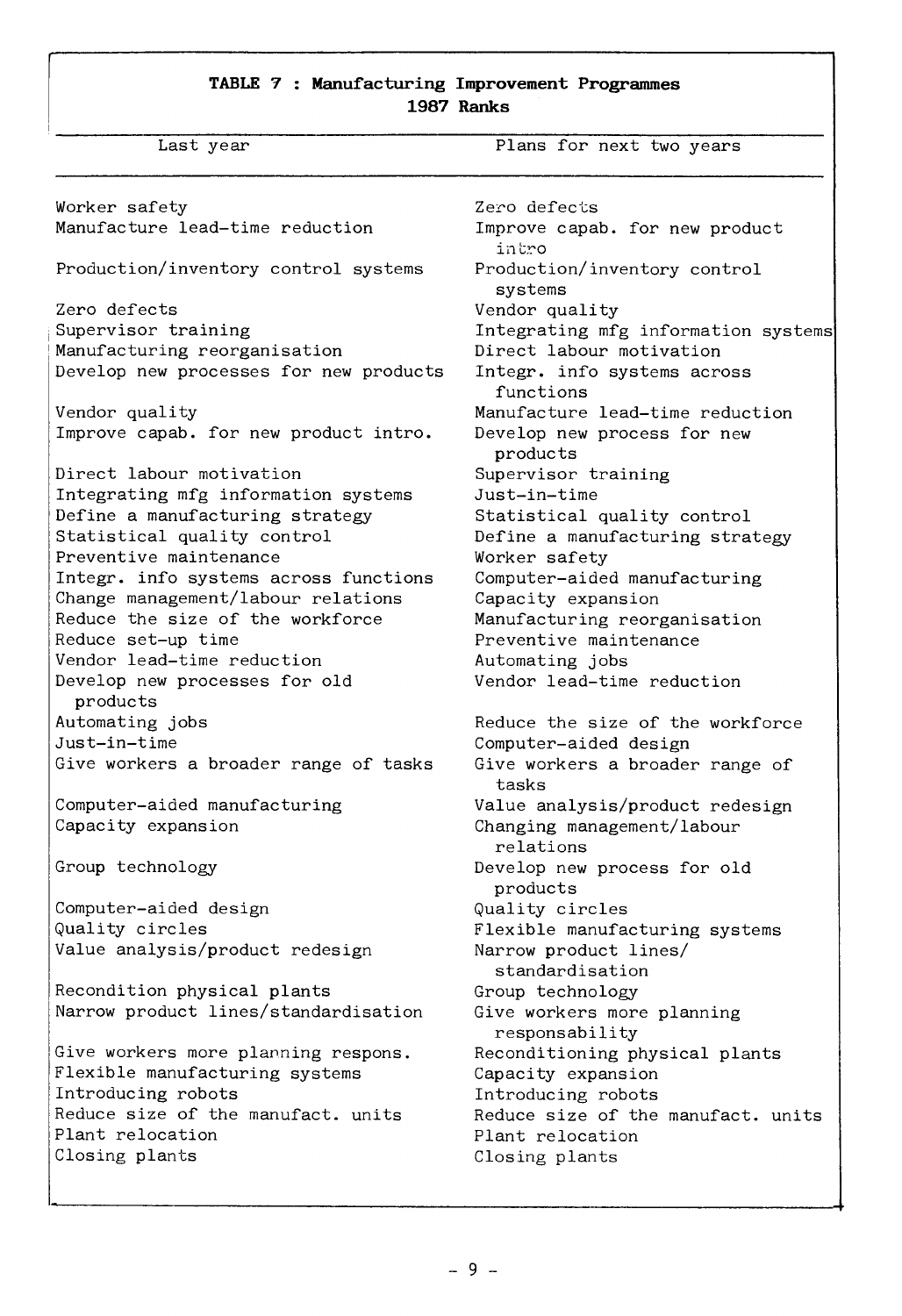Programme for workers safety, while rather high in our previous surveys, jumped to the first place last year. We do not know exactly why, but suspect that a major and highly publicized industrial accident which occurred in Europe in the winter of 1986 (the period when most of the respondents answered our questionnaires) increased the awareness about industrial safety in general.

Compared to the last year's list, the higher emphasis of the rather broad range of quality management programmes is new. Some quality improvement programmes have been rather high in the previous years'lists, but the presence of so many of them high on this year's list suggests a more coherent and broad base approach (or belief) in the pursuit of total quality.

Also high on the list is the programme for improving the production/ inventory control systems. This is well expected: production and inventory control is one of the central and basic activities in the management of manufacturing and covers a large spectrum of systems and techniques. In all our previous surveys, improvement of production and inventory control systems has received a high degree of attention, and we expect that it will always be high on the list of important improvement programmes in manufacturing.

Examination of the improvement plans for the next two years (Table 6) shows that the respondents plan to continue to emphasize most of the programmes which they have been emphasizing in the last year. The exceptions are:

- \* Worker safety drops considerably from its first place. It is still fairly high on the list, but closer to the place which it has been in the previous surveys.
- \* Integration of information systems--both within the manufacturing function and between manufacturing and other functions--are receiving more emphasis.
- \* Just-in-time programme is also receiving more attention.

In comparing the entire lists of past actions with the future plans (Table 6), one can observe which programmes are receiving the greatest increase of attention by the respondents. Table 8 shows the top twelve of these programmes.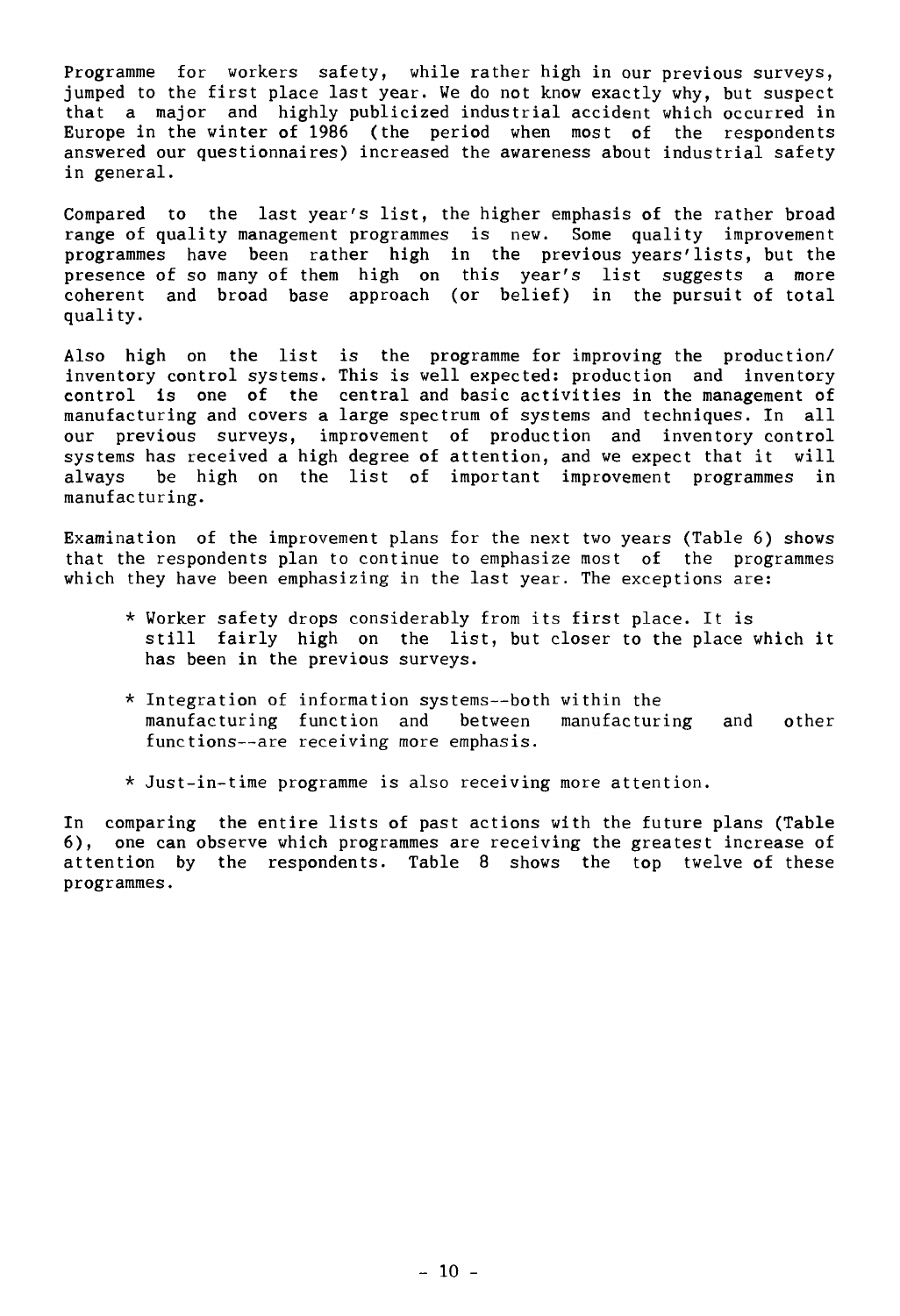### C A M

Integration of Manufacturing Information Systems Integration of Information Systems across Functions Just-in-Time Product Redesign/Value Analysis Direct Labour Motivation New Product Introduction Capability C A D Vendor Quality Zero Defects Flexible Manufacturing Systems Reducing Set-up Times

There is a jump in the emphasis being placed on various programmes related to computer integrated manufacturing--cam, cad, integration of information systems; these technology-driven programmes are moving up in importance faster than others. A few years ago we witnessed a similar phenomenon with the more people-driven programmes (e.g., motivation of direct labor, quality circles). At the time, many of the manufacturers in our sample were undergoing substantial structural changes, such as reducing the size of the workforce and production capacity, and faced profitability problems (see next section). Perhaps those conditions put technology-driven programmes behind people-driven ones. Anyway, our data suggest existence of a new energy behind deployment of more technology in manufacturing in Europe.

### **Performance**

Ninety-two percent of the business units in our 1987 sample reported a profit last year. This was a slightly lower percentage than in the 1986 survey (when it was 95 %), but much better than the crisis years of the early 1980's. To be more specific, five years ago, one-third of be more specific, five years ago, one-third of manufacturers in our sample reported a loss; four years ago this ratio dropped to one-fourth, three years ago to one-tenth, and in the last two years it has stayed lover than one-tenth.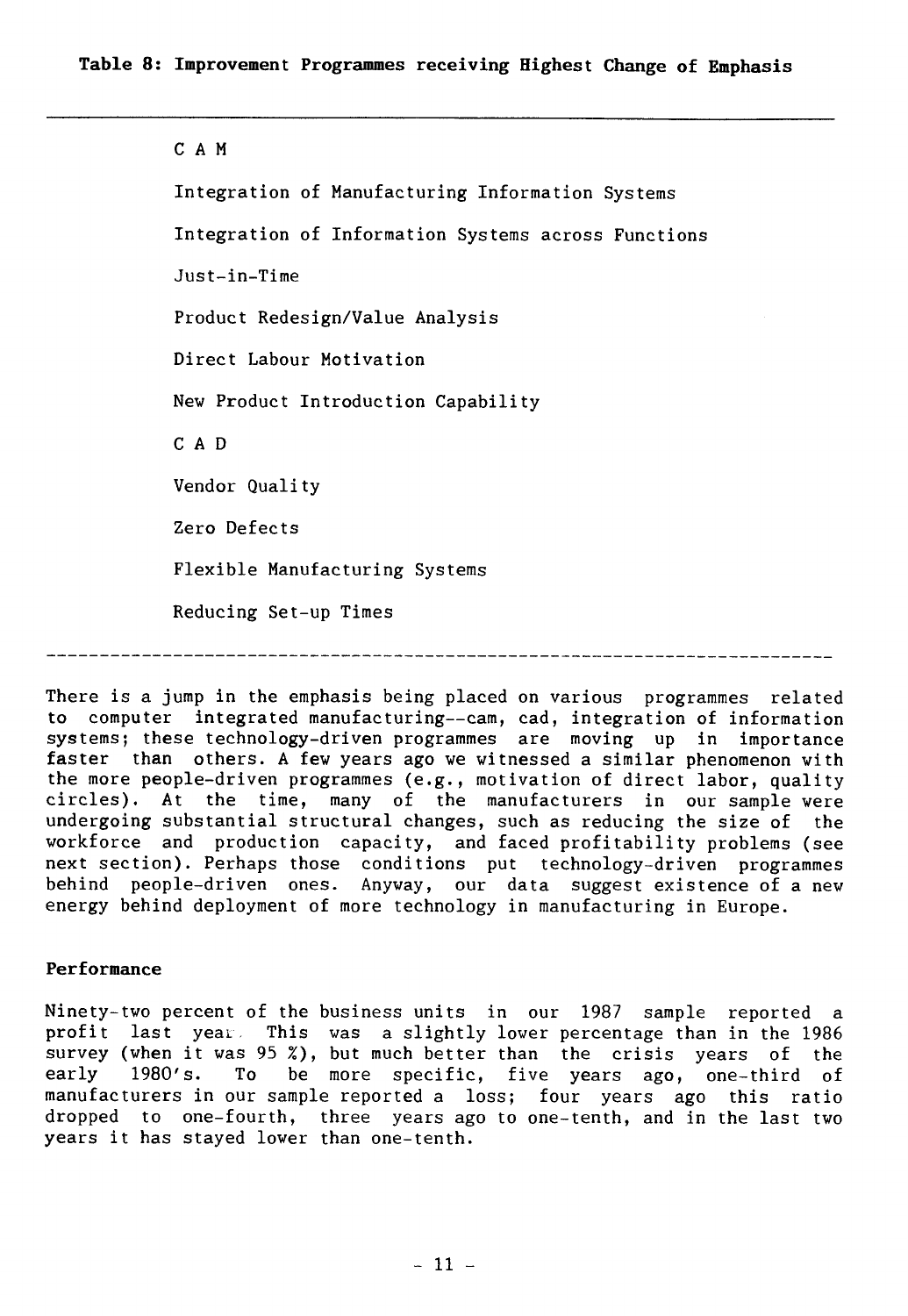The typical manufacturer in our 1987 sample (i.e., sample median), as mentioned earlier, had a profit equivalent to 5 % of sales last year. Profit level gives an important indication of performance, but to obtain more information, we asked the respondents for their achievements among eight measures. For each measure we asked two questions: What was the performance last year relative to goals, and how had the performance changed in the last three years.

These measures and their ranking according to the two questions are shown in Table 9. Quality and customer service stand out as the two measures along which the manufacturers performed best compared to goals. For the other measures, the scores were around the mid-point of the scale--meaning that the objectives were just met. So, on the whole, our respondents consider their performance last year to have been equal or better than the goals.

| Table 9: Performance Measures<br>Ranks in 1987                                             |                          |  |  |
|--------------------------------------------------------------------------------------------|--------------------------|--|--|
| Last year's actual performance compared Relative change in performance<br>to goals $\star$ | over the past 3 years ** |  |  |
| Quality                                                                                    | Overall performance      |  |  |
| Customer service                                                                           | Quality                  |  |  |
| Unit production cost                                                                       | Customer service         |  |  |
| Overall performance                                                                        | Profit                   |  |  |
| Profit                                                                                     | Return on investment     |  |  |
| Inventory                                                                                  | Market share             |  |  |
| Market share                                                                               | Unit production cost     |  |  |
| Return on investment                                                                       | Inventory                |  |  |

- Note:  $(*)$  The average scoring differences between the different<br>performances are very limited. Only the first two stand out performances are very limited. (i.e. most exceeding the goals) on the basis of a Wilcoxon matched pairs signed rank test.
	- (\*\*) The average scoring differences between the different performances are very limited. The first four are different from the last four on the basis of a Wilcoxon matched pairs signed rank test (i.e. performance along the first four measures improved most in the last three years).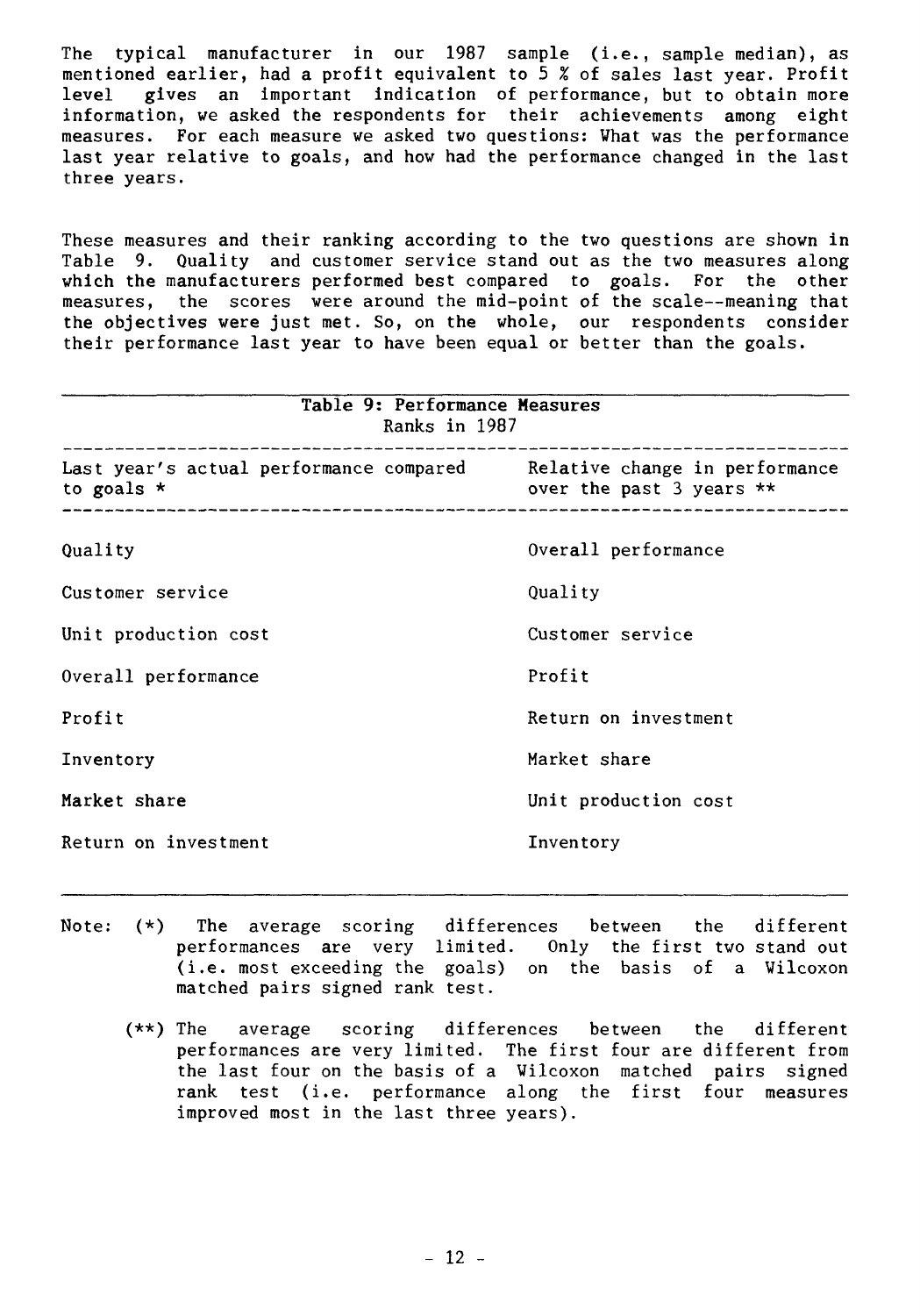But, aside from comparison of goals, have they actually improved their performance along these measures? The right column in Table 8 provides a ranking of the answers. Again the average for none of the measures was below the mid-point of the scale, which means the respondents, on the average, have not slipped along any of these measures over the last three years. In fact they have clearly improved their overall performance, quality, profit, and customer service, and have maintained the performance level along the other four measures (return on investment, market share, unit production cost, and inventory).

To test the correlation among the changes in performance over the last three years along the different measures, a principal component analysis was performed. Three factors provided explanation for 65 % of the variations in the responses: first, combination of overall performance, profit, market share, and return on investment; second, combination of quality and customer service, and third, combination of inventory and unit production cost. (In other words, if a respondent scored high on, say, overall performance, he was likely also to score high on profit, market share,and return on investment, and vice versa; the same for quality and customer service, etc.)

This indicates a rather high interdependence among the various performance measures: quality and customer service go together; unit cost and inventory performance improve together; and, more intuitively obvious, the various financial measures and market shares improve together. A corollary to this, we suggest, is that improvements in manufacturing cannot be realized by pursuing a single objective (such as lowering unit production costs); advances must be made on a broad front.

### **ASSOCIATING PERFORMANCE WITH MANUFACTURING IMPROVEMENT PROGRAMMES**

**Who are the** better performers in manufacturing and what do they do differently? This has been a recurring question every time we have reported the results of our surveys. Among the many measures of performance, two are frequently mentioned: profits and growth. Both profitability and growth are results of a multitude of decisions and conditions--many of which are far beyond the scope of our data base. The aim of our analysis here, therefore, is not to show which particular programmes are causing profitability or growth; that is not possible with our data. It is rather to show which action programmes in manufacturing are associated with profitability and growth.

### **Programmes Associated with Profitability**

Our 1987 data show a correlation between profitability of the business unit and a number of the 37 improvement programmes in manufacturing listed in our questionnaire. We used two different measures for profitability: First, the actual profit as percentage of sales of the business unit during last year, and second, the respondents rating of the relative change in profit performance over the last three years. The two measures themselves were highly correlated (i.e., those currently profitable were likely to have improved their profits in the last three years and vice versa). Therefore, as expected, the two sets of correlation analyses yielded consistent results.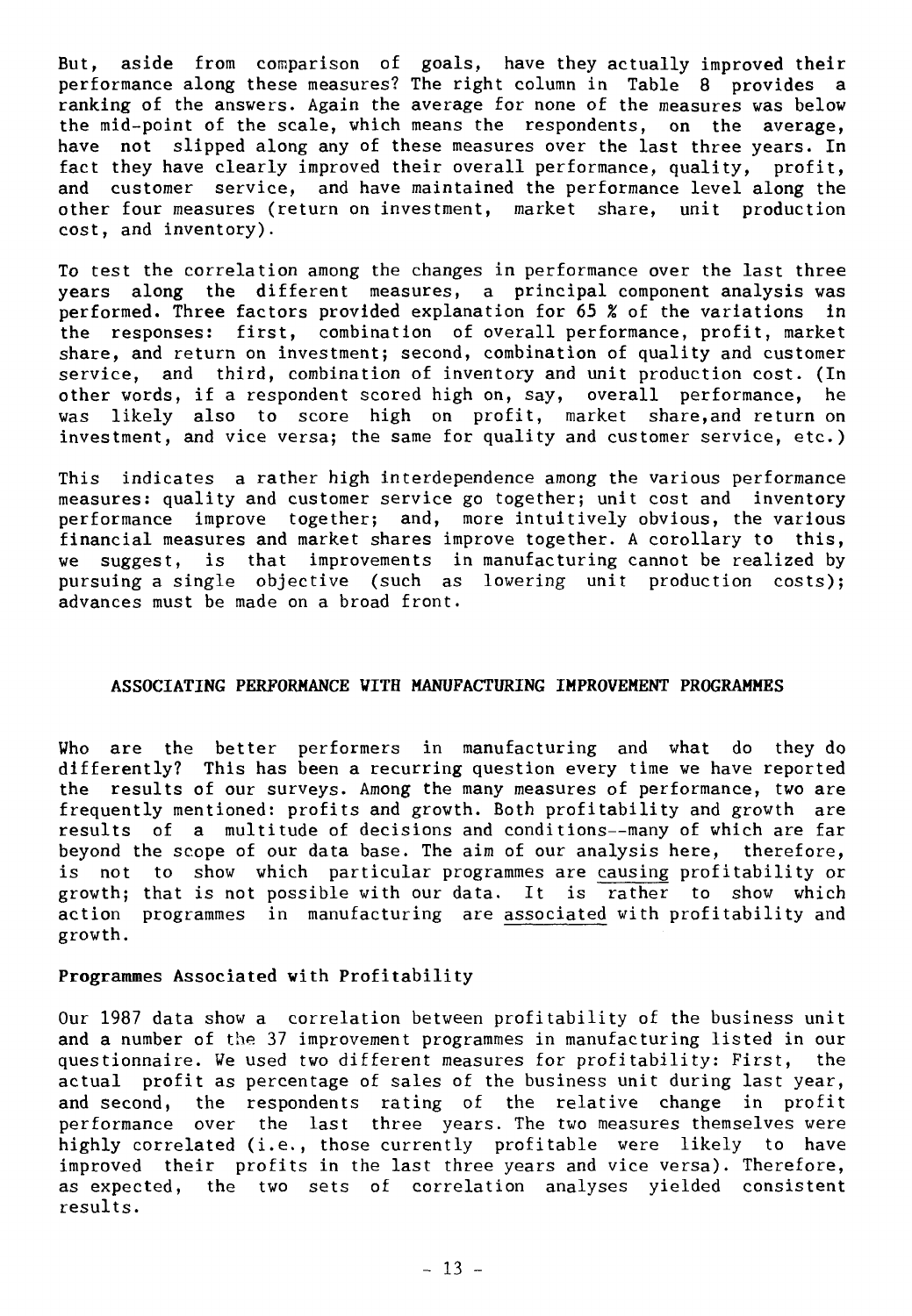Table 10 shows those programmes which show a correlation coefficient significantly different from zero with one or both of these measures. Our data show little about the strength of the association between any particular programme and profitability, but they do indicate the direction of the relationship. We have grouped these programmes into five as shown in Table 10.

**Table 10: Correlations between profit and maufacturing improvement programmes during last year.** 

Higher profit last year and/or improvement of profits in the last three years were associated with greater emphasis on:

- A. People-Related Programmes:
	- a) Giving workers a broader range of tasks\*
	- b) Giving workers more planning responsibility\*
	- c) Worker safety\*
	- d) Motivation of direct labour\*
- B. Structural Changes in Physical Plants:
	- a) Expansion of capacity\*#
	- b) Recondition the physical plant\*#

and negatively with:

- a) Manufacturing reorganisation\*
- b) Reduction of the size of the manufacturing unit\*#
- c) Plant Closures\*#

## C. Quality Management:

- a) Preventive maintenance\*
- b) Zero-Defect\*
- c) Vendor quality\*
- D. Automation and Computerisation
	- a) Integration **of** information systems between manufacturing and other functions\*#
	- b) Automating jobs#
	- c) Group Technology\*

and negatively correlated with:

- a) Introduction of robots#
- b) Computer aided design#
- E. Others
	- a) Value Analysis\*
	- b) Reduction of manufacturing lead time (negatively)#

\* Coefficient for correlation with last year's profit margin on sales significantly different from zero (at 95% confidence level).

# Coefficient for correlation with relative improvement in profits over the last three years significantly different from zero (at 95% confidence level).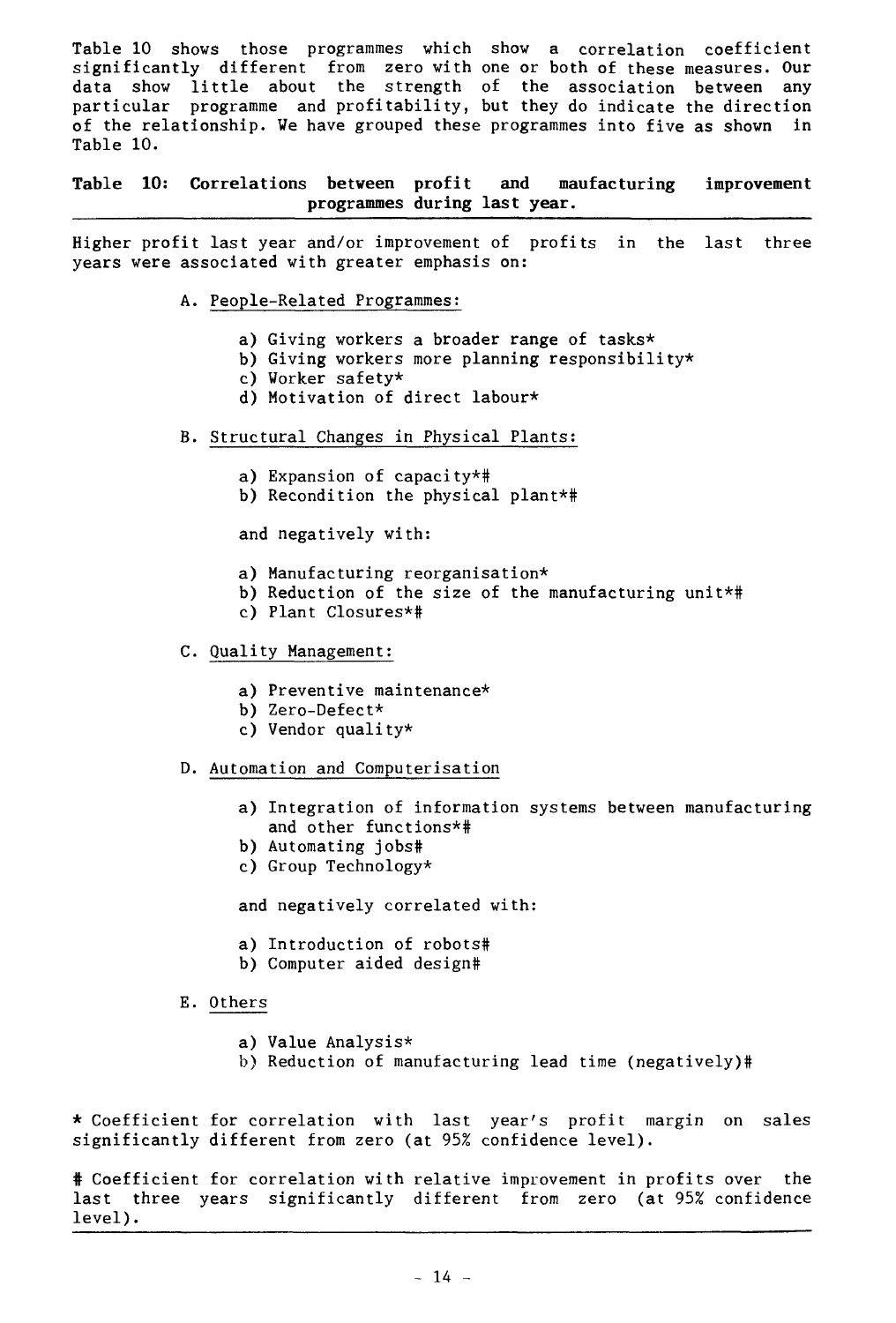In a separate but similar analysis, we also examined the correlations between the action programmes planned for the next two years and these two measures of profitabiltiy. (For simplicity, we have not included the results of this analysis here.) Compared to "past" programmes (Table 9), fewer number of the "planned" programmes showed statistically significant correlations with our two profit measures (especially with the change of profits in the last three years), but all were among those which have been emphasized more in the "past" (i.e., last year). In other words, the more profitable companies, by and large, continue to put more empahsize on most of the programmes shown in Table 10.

Aside from the details that can be read directly from Table 9, we suggest the following broad observations:

1. Investments in physical plants (expanding capacity or renewal) receive<br>greater attention, as one may expect, during periods of greater greater attention, as one may expect, during periods of greater<br>profitability: conversely, reorganisation or reduction of size of profitability; conversely, reorganisation or manufacturing (including closure of plants) are likely to be during a crisis in profitability. All this make good intuitive sense: changes in physical plants is a good indication of the firm's profitability.

2. The people-related programmes receive more attention with greater<br>profitability. Is the profit due to them, or is it that when times are good profitability. Is the profit due to them, or is it that when times are the firm becomes more people-conscious? Unfortunately, our data does not allow us to answer this question. What is clear is that the profitable companies have paid and continue to pay more attention to their employees.

3. The profitable companies pay more attention to some of the qualityrelated programmes. These programmes--zero defects, preventive maintenance, and vendor quality--are internally consistent and follow the prescription of the experts of quality management. Again, the profitable companies plan to continue their efforts here.

4. The picture on the computerisation of manufacturing is mixed: On the one hand, the profitable ones seem to be emphasizing integration of their information systems between manufacturing and other functions, and on the other hand, the less profitable ones have been emphasizing computer aided design and introduction of robots. Questions similar to the ones raised for the people-oriented programmes (above) can also be raised here: Are these the causes or the effects? For example, does the intoduction of robots, as some suggest [6], reduce the profitability in the short term (and that is what we are observing), or is the loss of profitability forcing the firm to robotise? Again our data does not provide the answer, but only rather intriguing associations.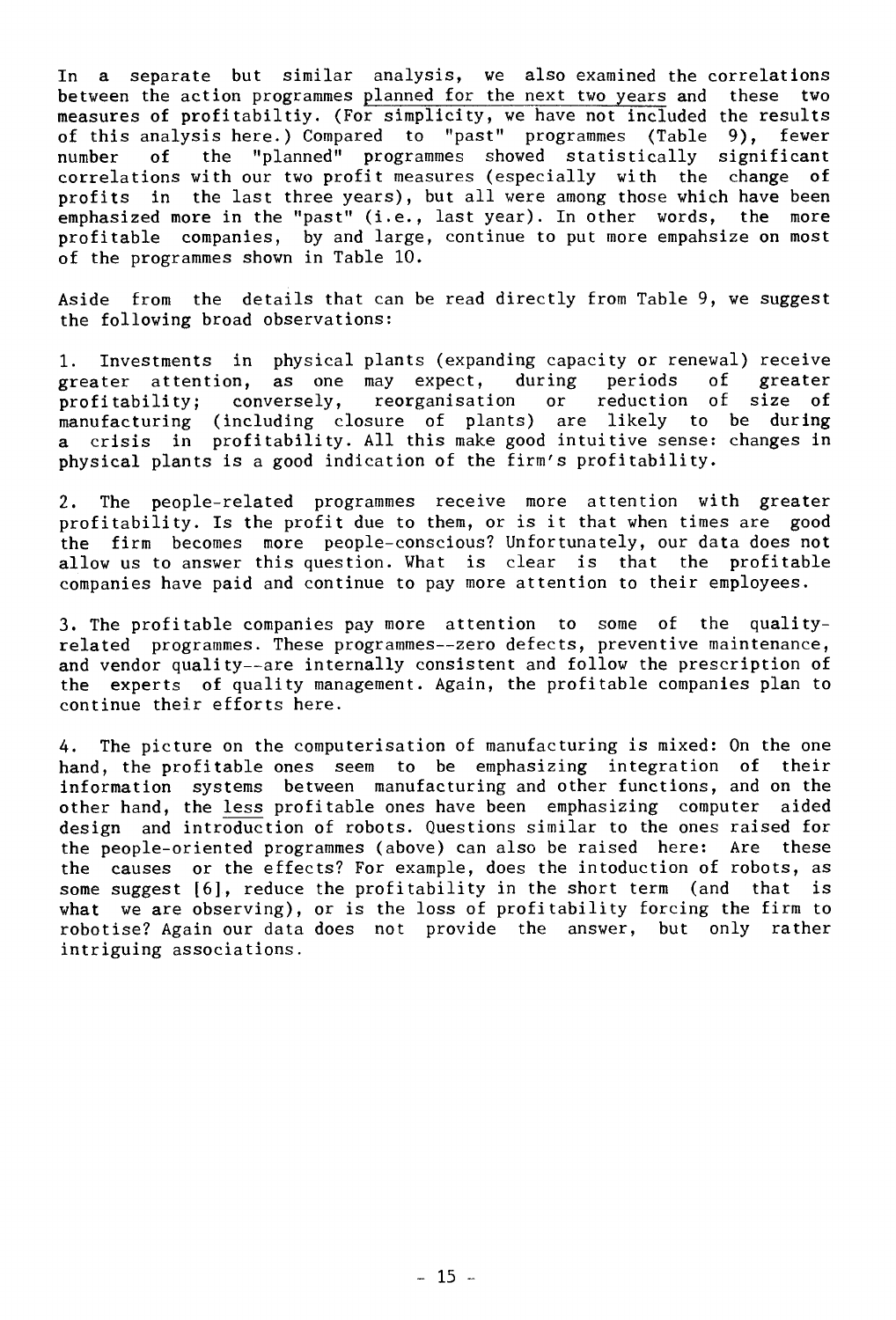### **Programmes Associated with Growth**

Similar to the analysis for profitability, using the growth rate of the sales of the business unit in terms of physical units during last year as the measure of growth, we examined correlation between growth and the manufacturing improvement programmes which had been emphasized during last year. Seven, out of the 37, showed a coefficient of correlation which was significantly (at 95% level) different from zero. Three of them were expected: Higher growth was associated with greater emphasis of capacity expansion programmes, and lover growth with the emphasis of plant closures and reduction of the size of the manufacturing units. The other four, however, were not as obvious.

Two of them were related to quality: Faster growing companies seem to be emphasizing zero defect and vendor quality programmes more than slower ones. The third was supervisory training: The slower growing companies **emphasized**  it more. And the fourth one was reduction of setup times in manufacturing: Again, the slower growing companies emphasized it more. The reason why the slower growing companies carry out less of the quality related programmes and more supervisory training and set up time reduction, is not intuitively obvious.

The quality-related programmes continue to be on the list of the plans for the next two years which are correlated with growth (i.e., faster growing companies plan to emphasize them more in the next two years), but not the other two. In other words, we do not discern a difference in the plans for supervisory training and setup time reduction programmes among high and low growth companies. Does this mean that the intentions related to these programmes are similar, but in reality the pressure of growth pushes them to lover priorities?

### **SUMNARY AND CONCLUSIONS**

The data collected in our Manufacturing Futures Surveys are extensive, changing annually, and cover many industries and countries. In this paper we have presented some of these data and provided our interpretation of what<br>they indicate. We realize that ours are not the only possible they indicate. We realize that ours are not the only possible interpretations, and encourage the readers to draw their own conclusions from the summary data presented in this paper.

Nevertheless, having examined the entire data base for several years, and having tested many of our observations with various groups of researchers and senior exectutives, we offer the following as our new insights from the 1987 European Survey:

First, the average large European manufacturer, after being shaken up by a recurring profitability crisis and discovery of low-price high-quality competitive products in the early 80's, is showing more confidence. He feels that he has restructured its manufacturing and is closing the gap with respect to quality. But we see a danger of becoming complacent at the<br>expense of not preparing for the next competitive battle driven by expense of not preparing for the next competitive battle driven manufacturing flexibility. He sees the gap in its present capability in this respect, but so far has not attached a high priority to close it.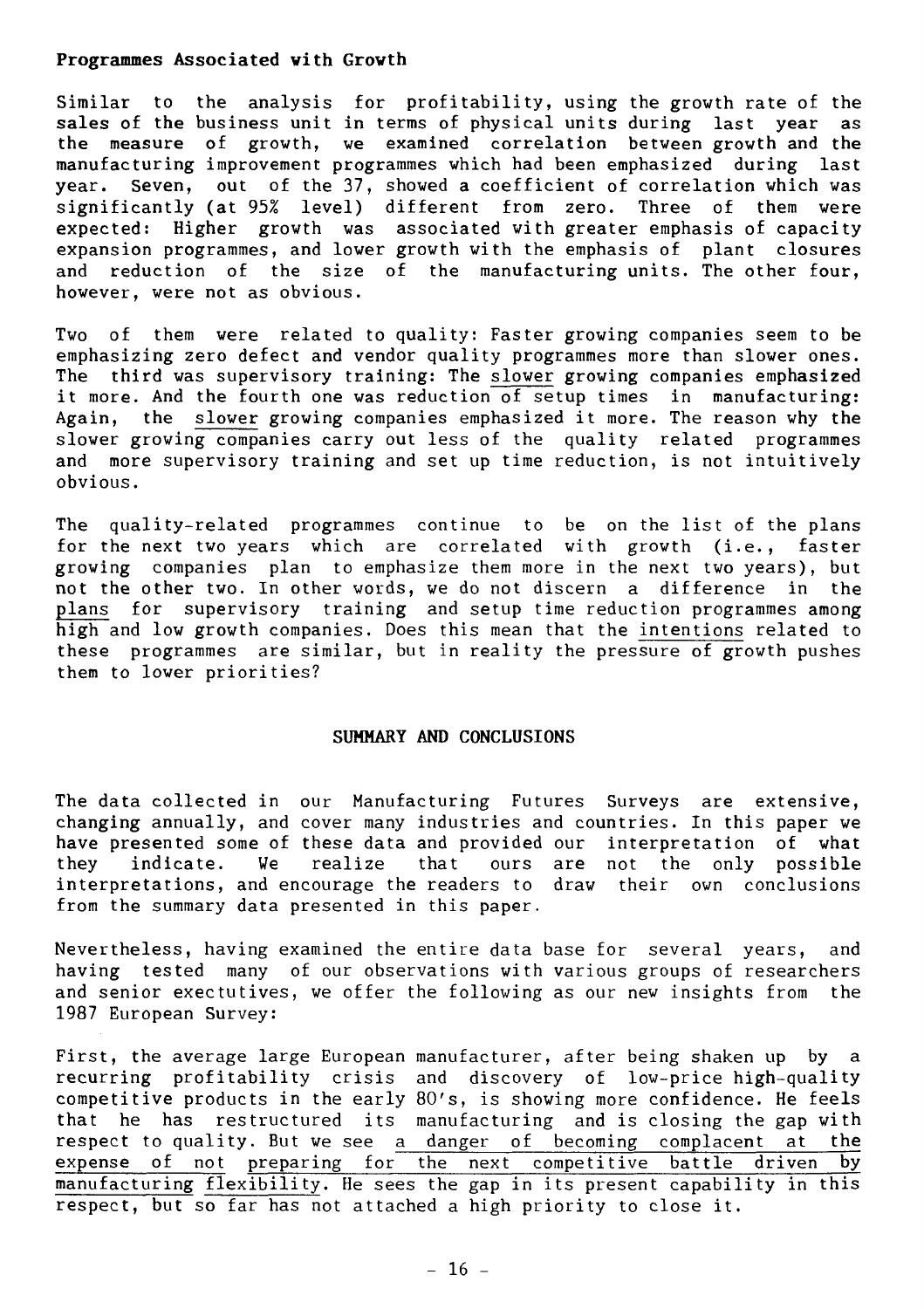Second, the average European large manufacturer seems to be focusing more on the deployment of technology in his manufacturing management systems. Pursuit of many of the technology-driven improvement programmes--such as computer-aided manufacturing, computer-aided design, robotisation, manufacturing, computer-aided integration of manufacturing information systems--seem to be associated with periods of low profitability. This confirms the standing proposition that these programmes reduce profitability in the short term. If the current trend in the emphasis of these technology-driven programmes continue, since many can be done in excess, we expect to find the average large European manufacturer more frustrated with financial returns of hisfactories next year.

Third, programmes for improvement of performance in manufacturing need to assault a wide front. The better performers are generally more aggressive in pushing a multitude of programmes in manufacturing management--focusing on the workforce, quality, technology, scheduling, inventory and information systems in production. Improvements in various manufacturing capabilities are in some respects cumulative--as opposed to being tradeoffs--and tend to build on each other.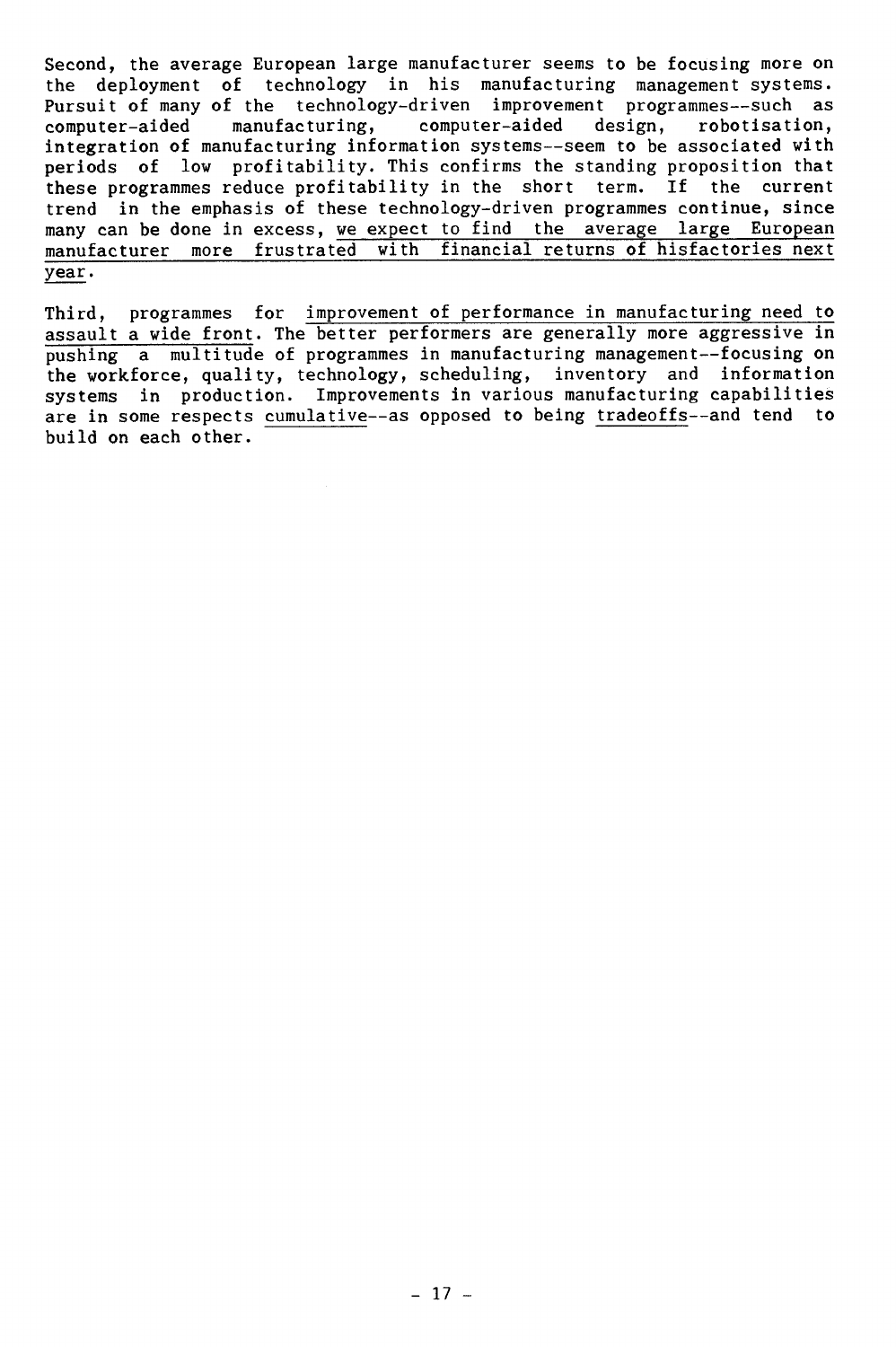#### **REFERENCES**

1. De Meyer, A., Miller J.G., Nakane J., and Ferdows K., "Flexibility: The Next Competitive Battle" INSEAD Working Paper Number 86-31 (to appear in the **Strategic Management Journal)** 

2. Ferdows, K., Miller, J.G., Nakane, J, and Vollmann, T.E., "Evolving Global Manufacturing Strategies" **International Journal of Operations and Production Management,** Volume 6 Number 4, 1986.

3. "The Factory of the Future: The Challenge" Survey in **The Economist,** April 30, 1987.

4. Jaikumar, R. "Postindustrial Manufacturing" **Harvard Business Review,**  November-December 1986.

5. De Meyer, A. and Ferdows, K. "Managerial Focal Points in Manufacturing Strategy" INSEAD Working Paper Number 87-05 (to appear in the **International Journal of Production Research,** November 1987)

6. Kaplan, R.S. "Must CIM Be Justified by Faith Alone?" **Harvard Business Review,** March-April 1986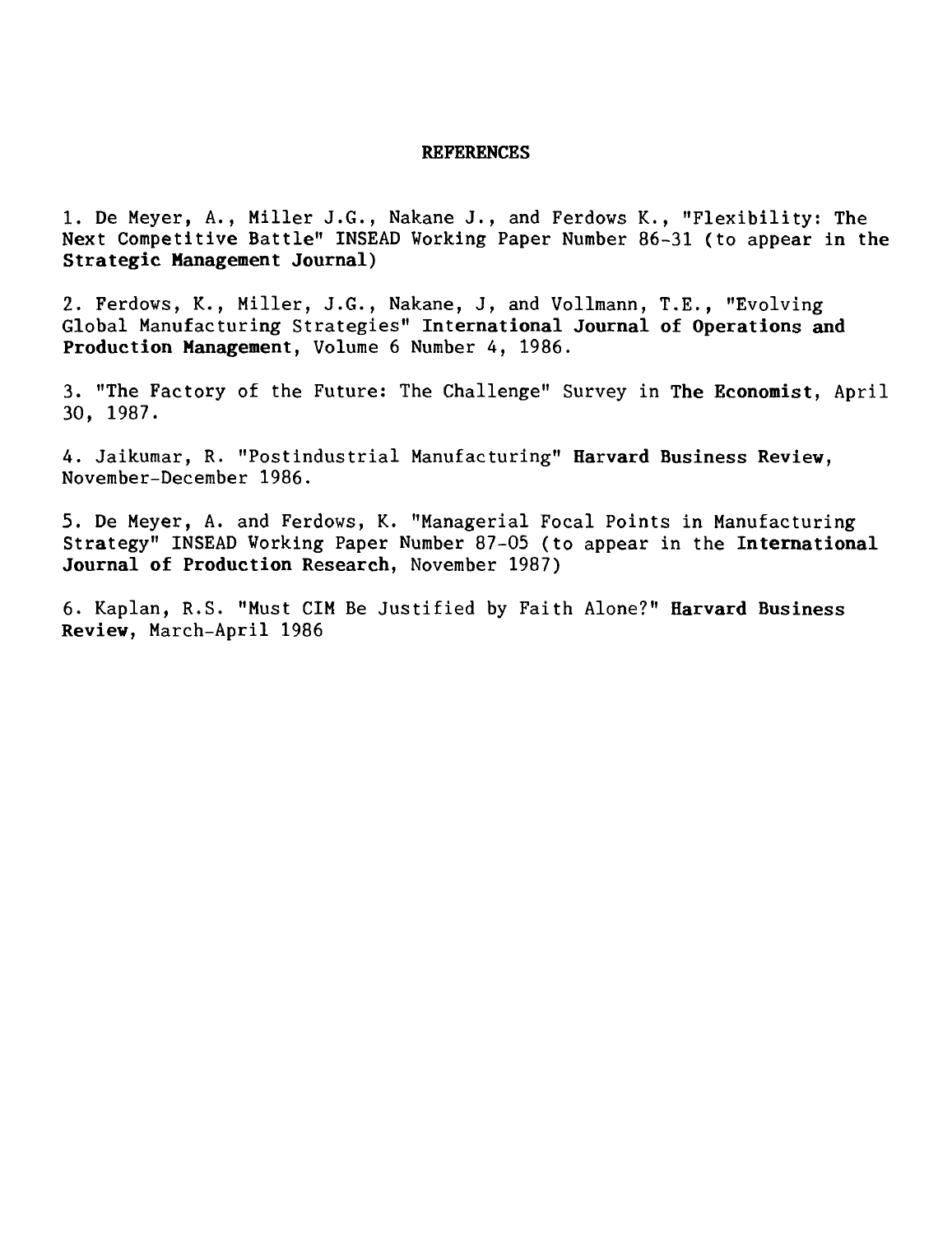|       |                                                                                   | INSEAD VORKING PAPERS SERIES                                                                                                                  | 85/17 | Manfred F.R. KETS DE                                           | "Personality, culture and organiza                                                                                              |
|-------|-----------------------------------------------------------------------------------|-----------------------------------------------------------------------------------------------------------------------------------------------|-------|----------------------------------------------------------------|---------------------------------------------------------------------------------------------------------------------------------|
| 1985  |                                                                                   |                                                                                                                                               |       | VRIES and Danny MILLER                                         |                                                                                                                                 |
| 85/01 | Jean DERMINE                                                                      | "The measurement of interest rate risk by<br>financial intermediaries", December 1983,                                                        | 85/18 | Manfred F.R. KETS<br>DE VRIES                                  | "The darker side of entrepreneursh                                                                                              |
|       |                                                                                   | Revised December 1984.                                                                                                                        | 85/19 | Manfred F.R. KETS DE<br>VRIES and Dany MILLER                  | "Narcissism and leadership: an obj<br>relations perspective".                                                                   |
| 85/02 | Philippe A. NAERT<br>and Els GIJSBRECHTS                                          | "Diffusion model for new product introduction<br>in existing markets".                                                                        | 85/20 | Manfred F.R. KETS DE<br>VRIES and Dany MILLER                  | "Interpreting organizational texts                                                                                              |
| 85/03 | Philippe A. NAERT<br>and Els GIJSBRECHTS                                          | "Towards a decision support system for<br>hierarchically allocating marketing resources<br>across and within product groups".                 | 85/21 | Herwig M. LANGOHR<br>and Claude J. VIALLET                     | "Nationalization, compensation and<br>transfers: France 1981-1982" 1, Fi                                                        |
| 85/04 | Philippe A. NAERT<br>and Marcel WEVERBERGH                                        | "Market share specification, estimation and<br>validation: towards reconciling seemingly                                                      |       |                                                                | July 1985.                                                                                                                      |
| 85/05 | Ahmet AYKAC,                                                                      | divergent views".<br>"Estimation uncertainty and optimal                                                                                      | 85/22 | Herwig M. LANGOHR and<br>B. Espen ECKBO                        | "Takeover premiums, disclosure reg<br>and the market for corporate contr<br>comparative analysis of public ten                  |
|       | Marcel CORSTJENS,<br>David GAUTSCHI<br>and Ira HOROWITZ                           | advertising decisions",<br>Second draft, April 1985.                                                                                          |       |                                                                | controlling-block trades and minor<br>France", July 1985.                                                                       |
| 85/06 | Kasra FERDOWS                                                                     | "The shifting paradigms of manufacturing:<br>inventory, quality and now versatility", March                                                   | 85/23 | Manfred F.R. KETS DE<br>VRIES and Dany MILLER                  | "Barriers to adaptation: personal,<br>and organizational perspectives".                                                         |
|       |                                                                                   | 1985.                                                                                                                                         | 85/24 | Spyros MAKRIDAKIS                                              | "The art and science of forecastin<br>assessment and future directions".                                                        |
| 85/07 | Kasra FERDOWS,<br>Jeffrey G. MILLER,<br>Jinchiro NAKANE and<br>Thomas E.VOLLMANN. | "Evolving manufacturing strategies in Europe,<br>Japan and North-America"                                                                     | 85/25 | Gabriel HAWAWINI                                               | "Financial innovation and recent d<br>in the French capital markets", Oc                                                        |
| 85/08 | Spyros MAKRIDAKIS<br>and Robert CARBONE                                           | "Porecasting when pattern changes occur<br>beyond the historical data", April 1985.                                                           | 85/26 | Karel 0. COOL and<br>Dan E. SCHENDEL                           | "Patterns of competition, strategi<br>formation and the performance case<br>pharmaceutical industry, 1963-1982<br>October 1985. |
| 85/09 | Spyros MAKRIDAKIS<br>and Robert CARBONE                                           | "Sampling distribution of post-sample<br>forecasting errors", February 1985.                                                                  | 85/27 | Arnoud DE MEYER                                                | "European manufacturing: a compara<br>$(1985)$ .                                                                                |
| 85/10 | Jean DERMINE                                                                      | "Portfolio optimization by financial<br>intermediaries in an asset pricing model".                                                            |       |                                                                |                                                                                                                                 |
| 85/11 | Antonio M. BORGES and                                                             | "Energy demand in Portuguese manufacturing: a                                                                                                 | 1986  |                                                                |                                                                                                                                 |
|       | Alfredo M. PEREIRA                                                                | two-stage model".                                                                                                                             | 86/01 | Arnoud DE MEYER                                                | "The R & D/Production interface".                                                                                               |
| 85/12 | Arnoud DE MEYER                                                                   | "Defining a manufacturing strategy – a survey<br>of European manufacturers".                                                                  | 86/02 | Philippe A. NAERT<br>Marcel WEVERBERGH<br>and Guido VERSWIJVEL | "Subjective estimation in integrat<br>communication budget and allocatio<br>decisions: a case study", January                   |
| 85/13 | Arnoud DE MEYER                                                                   | "Large European manufacturers and the<br>management of R & D".                                                                                | 86/03 | Michael BRIMM                                                  | "Sponsorship and the diffusion of<br>organizational innovation: a preli                                                         |
| 85/14 | Ahmet AYKAC,<br>Marcel CORSTJENS,<br>David GAUTSCHI and<br>Douglas L. MacLACHLAN  | "The advertising-sales relationship in the<br>U.S. cigarette industry: a comparison of<br>correlational and causality testing<br>approaches". | 86/04 | Spyros MAKRIDAKIS<br>and Michèle HIBON                         | "Confidence intervals: an empirica<br>investigation for the series in th<br>Competition".                                       |
| 85/15 | Arnoud DE MEYER and<br>Roland VAN DIERDONCK                                       | "Organizing a technology jump or overcoming<br>the technological hurdle".                                                                     | 86/05 | Charles A. WYPLOSZ                                             | "A note on the reduction of the wo<br><b>July 1985.</b>                                                                         |
| 85/16 | Hervig M. LANGOHR and<br>Antony M. SANTOMERO                                      | "Commercial bank refinancing and economic<br>stability: an analysis of European features".                                                    |       |                                                                |                                                                                                                                 |

| <b>VORKING PAPERS SERIES</b>                                                                                                                                                                                              | 85/17         | Manfred F.R. KETS DE<br>VRIES and Danny MILLER                 | "Personality, culture and organization".                                                                                                                                                   |
|---------------------------------------------------------------------------------------------------------------------------------------------------------------------------------------------------------------------------|---------------|----------------------------------------------------------------|--------------------------------------------------------------------------------------------------------------------------------------------------------------------------------------------|
| "The measurement of interest rate risk by<br>financial intermediaries", December 1983,                                                                                                                                    | 85/18         | Manfred F.R. KETS<br>DE VRIES                                  | "The darker side of entrepreneurship".                                                                                                                                                     |
| <b>Revised December 1984.</b>                                                                                                                                                                                             | 85/19         | Manfred F.R. KETS DE<br>VRIES and Dany MILLER                  | "Narcissism and leadership: an object<br>relations perspective".                                                                                                                           |
| "Diffusion model for new product introduction<br>in existing markets".                                                                                                                                                    | 85/20         | Manfred F.R. KETS DE<br>VRIES and Dany MILLER                  | "Interpreting organizational texts".                                                                                                                                                       |
| "Towards a decision support system for<br>hierarchically allocating marketing resources<br>across and within product groups".<br>"Market share specification, estimation and<br>validation: towards reconciling seemingly | 85/21         | Herwig M. LANGOHR<br>and Claude J. VIALLET                     | "Nationalization, compensation and wealth<br>transfers: France 1981-1982" 1, Final version<br>July 1985.                                                                                   |
| divergent views".<br>"Estimation uncertainty and optimal<br>advertising decisions",                                                                                                                                       | 85/22         | Herwig M. LANGOHR and<br><b>B. Espen ECKBO</b>                 | "Takeover premiums, disclosure regulations,<br>and the market for corporate control. A<br>comparative analysis of public tender offers,<br>controlling-block trades and minority buyout in |
| Second draft, April 1985.                                                                                                                                                                                                 |               |                                                                | France", July 1985.                                                                                                                                                                        |
| "The shifting paradigms of manufacturing:<br>inventory, quality and now versatility", March                                                                                                                               | 85/23         | Manfred F.R. KETS DE<br>VRIES and Dany MILLER                  | "Barriers to adaptation: personal, cultural<br>and organizational perspectives".                                                                                                           |
| 1985.                                                                                                                                                                                                                     | 85/24         | Spyros MAKRIDAKIS                                              | "The art and science of forecasting: an<br>assessment and future directions".                                                                                                              |
| "Evolving manufacturing strategies in Europe,<br>Japan and North-America"                                                                                                                                                 | 85/25         | Gabriel HAWAWINI                                               | "Financial innovation and recent developments<br>in the French capital markets", October 19B5.                                                                                             |
| "Forecasting when pattern changes occur<br>beyond the historical data", April 1985.                                                                                                                                       | 85/26         | Karel 0. COOL and<br>Dan E. SCHENDEL                           | "Patterns of competition, strategic group<br>formation and the performance case of the US<br>pharmaceutical industry, 1963–1982".<br>October 1985.                                         |
| "Sampling distribution of post-sample<br>forecasting errors", February 1985.                                                                                                                                              | 85/27         | Arnoud DE MEYER                                                | "European manufacturing: a comparative study<br>$(1985)$ .                                                                                                                                 |
| "Portfolio optimization by financial<br>intermediaries in an asset pricing model".                                                                                                                                        |               |                                                                |                                                                                                                                                                                            |
| "Energy demand in Portuguese manufacturing: a                                                                                                                                                                             | 1986<br>86/01 |                                                                |                                                                                                                                                                                            |
| two-stage model".                                                                                                                                                                                                         |               | Arnoud DE MEYER                                                | "The R & D/Production interface".                                                                                                                                                          |
| "Defining a manufacturing strategy - a survey<br>of European manufacturers".                                                                                                                                              | 86/02         | Philippe A. NAERT<br>Marcel WEVERBERGH<br>and Guido VERSWIJVEL | "Subjective estimation in integrating<br>communication budget and allocation<br>decisions: a case study", January 1986.                                                                    |
| "Large European manufacturers and the<br>management of R & D".                                                                                                                                                            | 86/03         | Michael BRIMM                                                  | "Sponsorship and the diffusion of<br>organizational innovation: a preliminary view".                                                                                                       |
| "The advertising-sales relationship in the<br>U.S. cigarette industry: a comparison of<br>correlational and causality testing<br>approaches".                                                                             | 86/04         | Spyros MAKRIDAKIS<br>and Michèle HIBON                         | "Confidence intervals: an empirical<br>investigation for the series in the M-<br>Competition".                                                                                             |
| "Organizing a technology jump or overcoming<br>the technological hurdle".                                                                                                                                                 | 86/05         | Charles A. WYPLOSZ                                             | "A note on the reduction of the workweek",<br>July 1985.                                                                                                                                   |
|                                                                                                                                                                                                                           |               |                                                                |                                                                                                                                                                                            |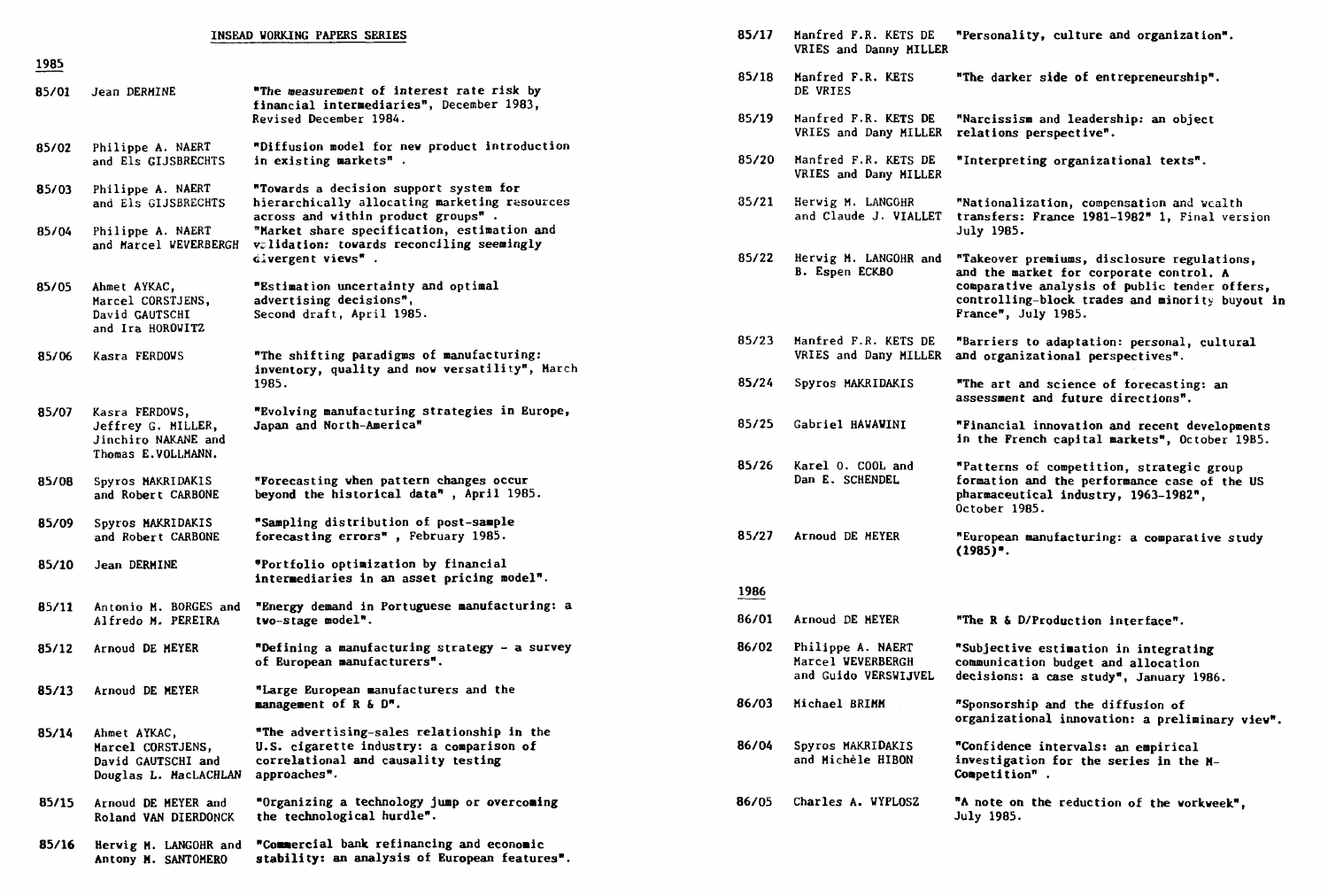| 86/06 | Francesco GIAVAZZI,<br>Jeff R. SHEEN and<br>Charles A. WYPLOSZ         | "The real exchange rate and the fiscal<br>aspects of a natural resource discovery",<br>Revised version: February 1986.                                            |
|-------|------------------------------------------------------------------------|-------------------------------------------------------------------------------------------------------------------------------------------------------------------|
| 86/07 | Douglas L. MacLACHLAN<br>and Spyros MAKRIDAKIS                         | "Judgmental biases in sales forecasting",<br>February 1986.                                                                                                       |
| 86/08 | José de la TORRE and<br>David H. NECKAR                                | "Forecasting political risks for<br>international operations", Second Draft:<br>March 3, 1986.                                                                    |
| 86/09 |                                                                        | Philippe C. HASPESLAGH "Conceptualizing the strategic process in<br>diversified firms: the role and nature of the<br>corporate influence process", February 1986. |
| 86/10 | R. MOENART,<br>Arnoud DE MEYER,<br>J. BARBE and<br>D. DESCHOOLMEESTER. | "Analysing the issues concerning<br>"echnological de-maturity".                                                                                                   |
| 86/11 | Philippe A. NAERT<br>and Alain BULTEZ                                  | "From "Lydiametry" to "Pinkhamization":<br>misspecifying advertising dynamics rarely<br>affects profitability".                                                   |
| 86/12 | Roger BETANCOURT<br>and David GAUTSCHI                                 | "The economics of retail firms", Revised<br>April 1986.                                                                                                           |
| 86/13 | S.P. ANDERSON<br>and Damien J. NEVEN                                   | "Spatial competition à la Cournot".                                                                                                                               |
| 86/14 | Charles WALDMAN                                                        | "Comparaison internationale des marges brutes<br>du commerce", June 1985.                                                                                         |
| 86/15 | Mihkel TOMBAK and<br>Arnoud DE MEYER                                   | "How the managerial attitudes of firms with<br>FMS differ from other manufacturing firms:<br>survey results", June 1986.                                          |
| 86/16 | B. Espen ECKBO and<br>Herwig M. LANGOHR                                | "Les primes des offres publiques, la note<br>d'information et le marché des transferts de<br>contrôle des sociétés".                                              |
| 86/17 | David B. JEMISON                                                       | "Strategic capability transfer in acquisition<br>integration", May 1986.                                                                                          |
| 86/18 | James TEBOUL<br>and V. MALLERET                                        | "Towards an operational definition of<br>services", 1986.                                                                                                         |
| 86/19 | Rob R. WEITZ                                                           | "Nostradamus: a knowledge-based forecasting<br>advisor".                                                                                                          |
| 86/20 | Albert CORHAY,<br>Gabriel HAWAWINI<br>and Pierre A. MICHEL             | "The pricing of equity on the London stock<br>exchange: seasonality and size premium",<br>June 1986.                                                              |
| 86/21 | Albert CORHAY,<br>Gabriel A. HAWAWINI<br>and Pierre A. MICHEL          | "Risk-premia seasonality in U.S. and European<br>equity markets", February 1986.                                                                                  |

| 86/22 | Albert CORHAY,<br><b>Gabriel A. HAWAWINI</b><br>and Pierre A. MICHEL            | "Seasonality in the risk-return relationships<br>some international evidence", July 1986.                                                           |
|-------|---------------------------------------------------------------------------------|-----------------------------------------------------------------------------------------------------------------------------------------------------|
| 86/23 | Arnoud DE MEYER                                                                 | "An exploratory study on the integration of<br>information systems in manufacturing",<br>July 1986.                                                 |
| 86/24 | David GAUTSCHI<br>and Vithala R. RAO                                            | "A methodology for specification and<br>aggregation in product concept testing",<br>July 1986.                                                      |
| 86/25 | H. Peter GRAY<br>and Ingo WALTER                                                | <b>"Protection", August 1986.</b>                                                                                                                   |
| 86/26 | Barry EICHENGREEN<br>and Charles WYPLOSZ                                        | "The economic consequences of the Franc<br>Poincare", September 1986.                                                                               |
| 86/27 | Karel COOL<br>and Ingemar DIERICKX                                              | "Negative risk-return relationships in<br>business strategy: paradox or truism?",<br>October 1986.                                                  |
| 86/28 | Manfred KETS DE<br>VRIES and Danny MILLER                                       | "Interpreting organizational texts.                                                                                                                 |
| 86/29 | Manfred KETS DE VRIES                                                           | "Why follow the leader?".                                                                                                                           |
| 86/30 | Manfred KETS DE VRIES                                                           | "The succession game: the real story.                                                                                                               |
| 86/31 | Arnoud DE MEYER                                                                 | "Flexibility: the next competitive battle",<br>October 1986.                                                                                        |
| 86/31 | Arnoud DE MEYER,<br>Jinichiro NAKANE,<br>Jeffrey G. MILLER<br>and Kasra FERDOWS | "Flexibility: the next competitive battle",<br>Revised Version: March 1987                                                                          |
| 86/32 | Karel COOL<br>and Dan SCHENDEL                                                  | Performance differences among strategic group<br>members", October 1986.                                                                            |
| 86/33 | Ernst BALTENSPERGER<br>and Jean DERMINE                                         | "The role of public policy in insuring<br>financial stability: a cross-country,<br>comparative perspective", August 1986, Revised<br>November 1986. |
| 86/34 | Philippe HASPESLAGH<br>and David JEMISON                                        | "Acquisitions: myths and reality",<br>July 1986.                                                                                                    |
| 86/35 | Jean DERMINE                                                                    | "Measuring the market value of a bank, a<br>primer", November 1986.                                                                                 |
| 86/36 | Albert CORHAY and<br>Gabriel HAWAWINI                                           | "Seasonality in the risk-return relationship:<br>some international evidence", July 1986.                                                           |
| 86/37 | David GAUTSCHI and<br>Roger BETANCOURT                                          | "The evolution of retailing: a suggested<br>economic interpretation".                                                                               |
| 86/38 | Gabriel HAWAVINI                                                                | "Financial innovation and recent developments<br>in the French capital markets", Updated:<br>September 1986.                                        |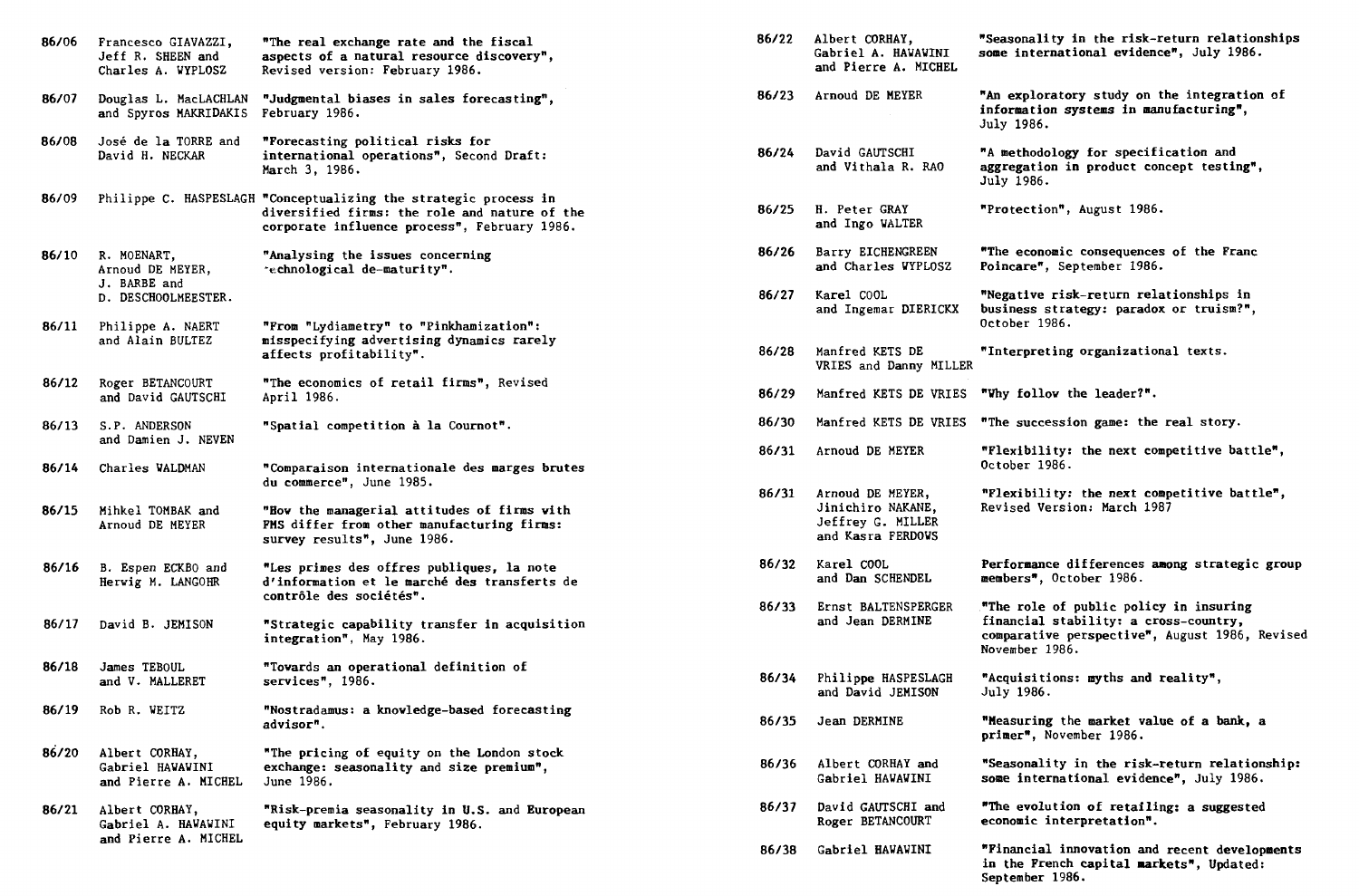| 86/39 | Gabriel HAWAWINI<br>Pierre MICHEL                      | "The pricing of common stocks on the Brussels<br>stock exchange: a re-examination of the                           | 87/13 | Sumantra GHOSHAL<br>and Nitin NOHRIA              | "Multinational corporations as differentiated<br>networks", April 1987.                                                                |
|-------|--------------------------------------------------------|--------------------------------------------------------------------------------------------------------------------|-------|---------------------------------------------------|----------------------------------------------------------------------------------------------------------------------------------------|
| 86/40 | and Albert CORHAY<br>Charles WYPLOSZ                   | evidence", November 1986.<br>"Capital flows liberalization and the EMS, a                                          | 87/14 | Landis GABEL                                      | "Product Standards and Competitive Strategy:<br>Analysis of the Principles", May 1987.                                                 |
| 86/41 | Kasra FERDOWS<br>and Wickham SKINNER                   | French perspective", December 1986.<br>"Manufacturing in a new perspective",<br>July 1986.                         | 87/15 | Spyros MAKRIDAKIS                                 | "METAFORECASTING: Vays of improving<br>Forecasting. Accuracy and Usefulness",<br>May 1987.                                             |
| 86/42 | Kasra FERDOWS<br>and Per LINDBERG                      | "FMS as indicator of manufacturing strategy",<br>December 1986.                                                    | 87/16 | Susan SCHNEIDER<br>and Roger DUNBAR               | "Takeover attempts: what does the language te<br>us?, June 1987.                                                                       |
| 86/43 | Damien NEVEN                                           | "On the existence of equilibrium in hotelling's<br>model". November 1986.                                          | 87/17 | André LAURENT and<br>Fernando BARTOLOME           | "Managers' cognitive maps for upward and<br>downward relationships", June 1987.                                                        |
| 86/44 | Ingemar DIERICKX<br>Carmen MATUTES<br>and Damien NEVEN | "Value added tax and competition",<br>December 1986.                                                               | 87/18 | Reinhard ANGELMAR and<br>Christoph LIEBSCHER      | "Patents and the European biotechnology lag:<br>study of large European pharmaceutical firms"<br>June 1987.                            |
| 1987  |                                                        |                                                                                                                    | 87/19 | David BEGG and<br>Charles WYPLOSZ                 | "Why the EMS? Dynamic games and the equilibri<br>policy regime, May 1987.                                                              |
| 87/01 |                                                        | Manfred KETS DE VRIES "Prisoners of leadership".                                                                   | 87/20 | Spyros MAKRIDAKIS                                 | "A new approach to statistical forecasting",<br>June 1987.                                                                             |
| 87/02 | Claude VIALLET                                         | "An empirical investigation of international<br>asset pricing", November 1986.                                     | 87/21 | Susan SCHNEIDER                                   | "Strategy formulation: the impact of national<br>culture", Revised: July 1987.                                                         |
| 87/03 | David GAUTSCHI<br>and Vithala RAO                      | "A methodology for specification and<br>aggregation in product concept testing",<br>Revised Version: January 1987. | 87/22 | Susan SCHNEIDER                                   | "Conflicting ideologies: structural and<br>motivational consequences", August 1987.                                                    |
| 87/04 | Sumantra GHOSHAL and<br>Christopher BARTLETT           | "Organizing for innovations: case of the<br>multinational corporation", February 1987.                             | 87/23 | Roger BETANCOURT<br>David GAUTSCHI                | "The demand for retail products and the<br>household production model: new views on<br>complementarity and substitutability".          |
| 87/05 | Arnoud DE MEYER<br>and Kasra FERDOVS                   | "Managerial focal points in manufacturing<br>strategy", February 1987.                                             | 87/24 | C.B. DERR and<br>André LAURENT                    | "The internal and external careers: a<br>theoretical and cross-cultural perspective",                                                  |
| 87/06 | Arun K. JAIN,<br>Christian PINSON and                  | "Customer loyalty as a construct in the<br>marketing of banking services", July 1986.                              | 87/25 | A. K. JAIN,                                       | Spring 1987.<br>"The robustness of MDS configurations in the                                                                           |
|       | Naresh K. MALHOTRA<br>87/07 Rolf BANZ and              | "Equity pricing and stock market anomalies".                                                                       |       | N. K. MALHOTRA and<br>Christian PINSON            | face of incomplete data", March 1987, Revised<br>July 1987.                                                                            |
|       | Gabriel HAWAWINI                                       | February 1987.                                                                                                     | 87/26 | Roger BETANCOURT<br>and David GAUTSCHI            | "Demand complementarities, household producti<br>and retail assortments", July 1987.                                                   |
| 87/08 | Manfred KETS DE VRIES                                  | "Leaders who can't manage", February 1987.                                                                         |       |                                                   |                                                                                                                                        |
| 87/09 | Lister VICKERY,<br>Mark PILKINGTON<br>and Paul READ    | "Entrepreneurial activities of European MBAs",<br>March 1987.                                                      | 87/27 | Michael BURDA                                     | "Is there a capital shortage in Europe?",<br>August 1987.                                                                              |
| 87/10 | André LAURENT                                          | "A cultural view of organizational change",<br>March 1987                                                          | 87/28 | Gabriel HAWAWINI                                  | "Controlling the interest-rate risk of bonds:<br>an introduction to duration analysis and<br>immunization strategies", September 1987. |
| 87/11 | Robert FILDES and<br>Spyros MAKRIDAKIS                 | "Forecasting and loss functions", March 1987.                                                                      | 87/29 | Susan SCHNEIDER and<br>Paul SHRIVASTAVA           | "Interpreting strategic behavior: basic<br>assumptions themes in organizations", Septemb<br>1987                                       |
| 87/12 | Fernando BARTOLOME<br>and André LAURENT                | "The Janus Head: learning from the superior<br>and subordinate faces of the manager's job",<br>April 1987.         | 87/30 | Jonathan HAMILTON<br>W. Bentley MACLEOD and 1987. | "Spatial competition and the Core", August                                                                                             |

| "The pricing of common stocks on the Brussels<br>stock exchange: a re-examination of the                           | 87/13 | Sumantra GHOSHAL<br>and Nitin NOHRIA                                   | "Multinational corporations as differentiated<br>networks", April 1987.                                                       |
|--------------------------------------------------------------------------------------------------------------------|-------|------------------------------------------------------------------------|-------------------------------------------------------------------------------------------------------------------------------|
| evidence", November 1986.<br>"Capital flows liberalization and the EMS, a                                          | 87/14 | Landis GABEL                                                           | "Product Standards and Competitive Strategy: An<br>Analysis of the Principles", May 1987.                                     |
| French perspective", December 1986.<br>"Manufacturing in a new perspective",                                       | 87/15 | Spyros MAKRIDAKIS                                                      | "METAFORECASTING: Vays of improving<br>Forecasting. Accuracy and Usefulness",                                                 |
| July 1986.                                                                                                         |       |                                                                        | May 1987.                                                                                                                     |
| "FMS as indicator of manufacturing strategy",<br>December 1986.                                                    | 87/16 | Susan SCHNEIDER<br>and Roger DUNBAR                                    | "Takeover attempts: what does the language tell<br>us?, June 1987.                                                            |
| "On the existence of equilibrium in hotelling's<br>model", November 1986.                                          | 87/17 | André LAURENT and<br>Fernando BARTOLOME                                | "Managers' cognitive maps for upward and<br>downward relationships", June 1987.                                               |
| "Value added tax and competition",<br>December 1986.                                                               | 87/18 | Reinhard ANGELMAR and<br>Christoph LIEBSCHER                           | "Patents and the European biotechnology lag: a<br>study of large European pharmaceutical firms",<br>June 1987.                |
|                                                                                                                    | 87/19 | David BEGG and<br>Charles WYPLOSZ                                      | "Why the EMS? Dynamic games and the equilibrium<br>policy regime, May 1987.                                                   |
| "Prisoners of leadership".                                                                                         | 87/20 | Spyros MAKRIDAKIS                                                      | "A new approach to statistical forecasting",<br>June 1987.                                                                    |
| "An empirical investigation of international<br>asset pricing", November 1986.                                     | 87/21 | Susan SCHNEIDER                                                        | "Strategy formulation: the impact of national<br>culture", Revised: July 1987.                                                |
| "A methodology for specification and<br>aggregation in product concept testing",<br>Revised Version: January 1987. | 87/22 | Susan SCHNEIDER                                                        | "Conflicting ideologies: structural and<br>motivational consequences", August 1987.                                           |
| "Organizing for innovations: case of the<br>multinational corporation", February 1987.                             | 87/23 | Roger BETANCOURT<br>David GAUTSCHI                                     | "The demand for retail products and the<br>household production model: new views on<br>complementarity and substitutability". |
| "Managerial focal points in manufacturing<br>strategy", February 1987.                                             | 87/24 | C.B. DERR and<br>André LAURENT                                         | "The internal and external careers: a<br>theoretical and cross-cultural perspective",                                         |
| "Customer loyalty as a construct in the                                                                            |       |                                                                        | Spring 1987.                                                                                                                  |
| marketing of banking services", July 1986.                                                                         | 87/25 | A. K. JAIN,<br>N. K. MALHOTRA and<br>Christian PINSON                  | "The robustness of MDS configurations in the<br>face of incomplete data", March 1987, Revised:<br>July 1987.                  |
| "Equity pricing and stock market anomalies",<br>February 1987.                                                     |       |                                                                        |                                                                                                                               |
| "Leaders who can't manage", February 1987.                                                                         | 87/26 | Roger BETANCOURT<br>and David GAUTSCHI                                 | "Demand complementarities, household production<br>and retail assortments", July 1987.                                        |
| "Entrepreneurial activities of European MBAs",<br>March 1987.                                                      | 87/27 | Michael BURDA                                                          | "Is there a capital shortage in Europe?",<br>August 1987.                                                                     |
|                                                                                                                    | 87/28 | Gabriel HAVAVINI                                                       | "Controlling the interest-rate risk of bonds:                                                                                 |
| "A cultural view of organizational change",<br>March 1987                                                          |       |                                                                        | an introduction to duration analysis and<br>immunization strategies", September 1987.                                         |
| "Forecasting and loss functions", March 1987.                                                                      | 87/29 | Susan SCHNEIDER and<br>Paul SHRIVASTAVA                                | "Interpreting strategic behavior: basic<br>assumptions themes in organizations", September<br>1987                            |
| "The Janus Head: learning from the superior<br>and subordinate faces of the manager's job",<br>April 1987.         | 87/30 | Jonathan HAMILTON<br>W. Bentley MACLEOD and<br>Jacques-François THISSE | "Spatial competition and the Core", August<br>1987.                                                                           |